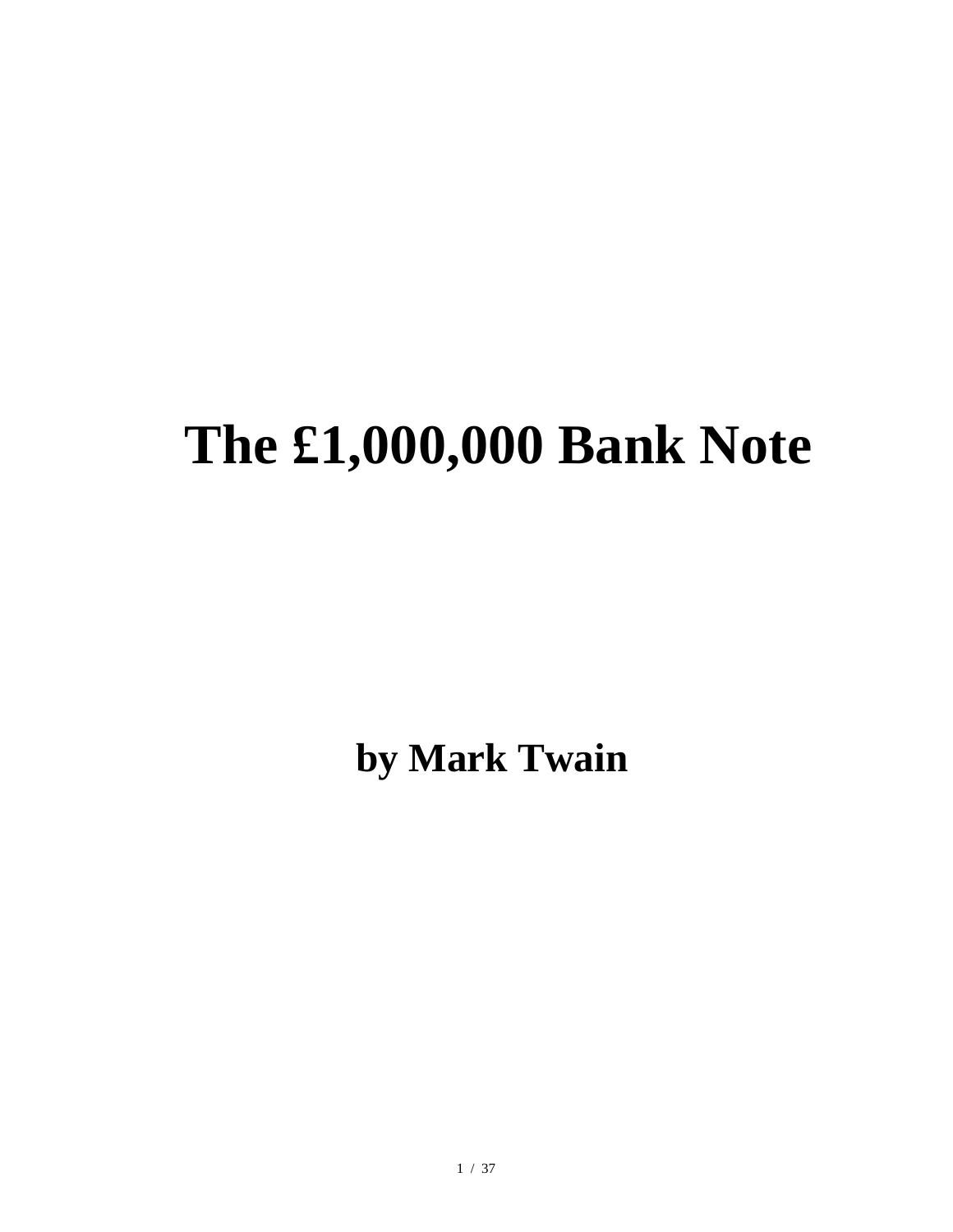# **Contents**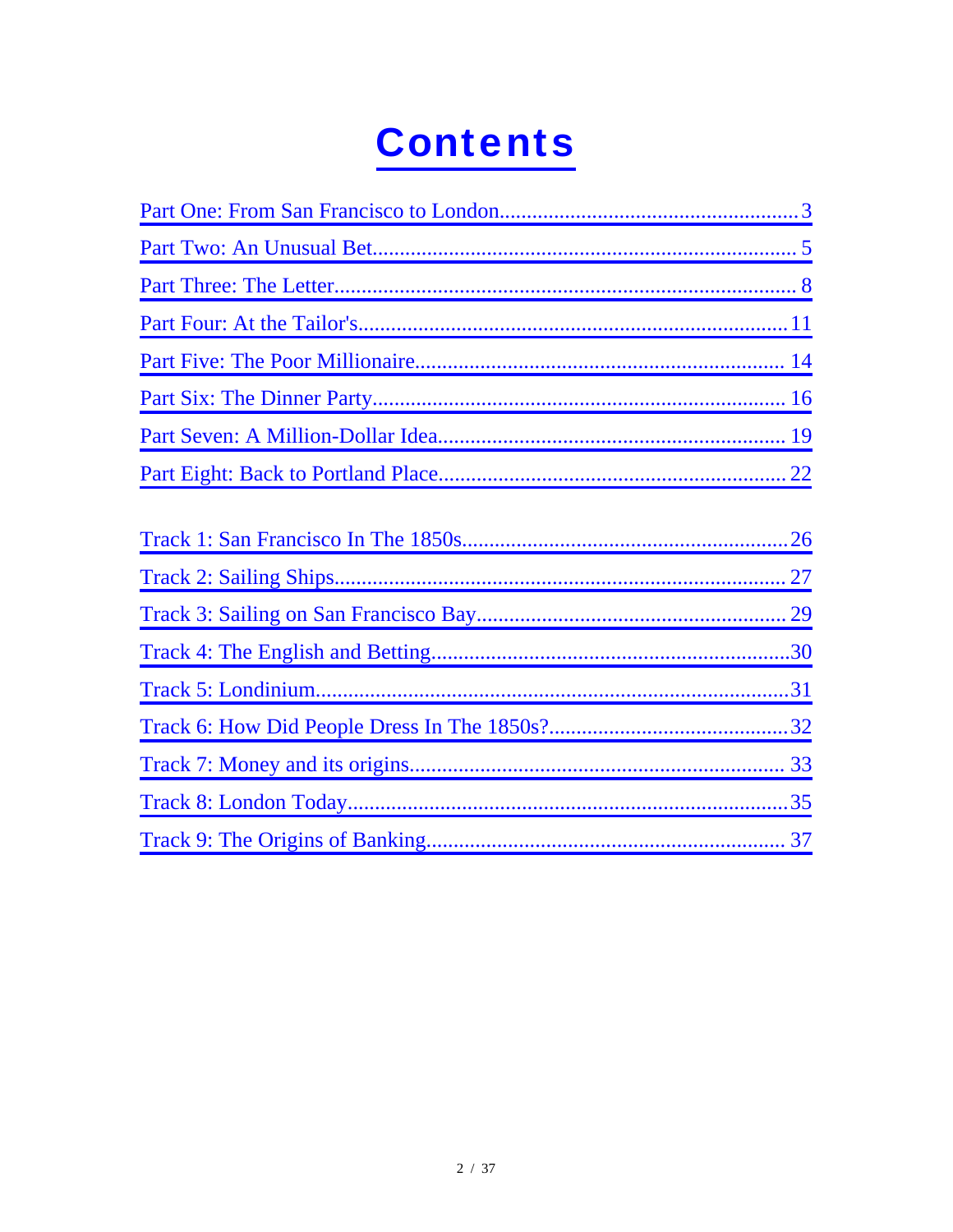#### <span id="page-2-0"></span>**Part One: From San Francisco to London**

When I was 27 years old, I worked in an office in San Francisco. I did my job well and my future was promising<sup>①</sup>. I was alone in the world and I was happy. On Saturday afternoons I didn't work. I sailed my little sailboat<sup>2</sup> on San Francisco Bay. One Saturday afternoon, I sailed out too far. The strong afternoon wind pushed my sailboat out of the bay, into the Pacific Ocean.

That night, when I had lost all hope, a small British brig<sup> $\circled{3}$ </sup> saw me and took me on board. The brig was sailing to London. The voyage was long and stormy. I worked as a sailor to pay for my trip.

When I arrived in London, my clothes were old and dirty. I had only one dollar in my pocket. With this dollar, I ate and slept for the first twenty-four hours. During the next twenty-four hours, I didn't eat and I didn't sleep.

At about ten o'clock the following morning, I went to Portland Place. I saw a child walking past, holding a big pear. The child ate one small piece and then threw the pear onto the street.

I stopped and looked at it. I was very hungry and I really wanted that pear. But every time I tried to get it, someone passed by and looked at me. I quickly turned in the other direction and waited for the person to pass by. I tried again and again to get that pear, but the same thing happened. I was desperate<sup> $@$ </sup>. I decided to get the pear and not to worry about the people who saw me. At that moment, a gentleman opened a window behind me and said, "Come in here, please."

<sup>①</sup> promising: (此处指)有前途的。

<sup>&</sup>lt;sup>2</sup> sailboat: (小)帆船。

 $@brie:$  (双桅)帆船。

<sup>④</sup> desperate: 绝望的。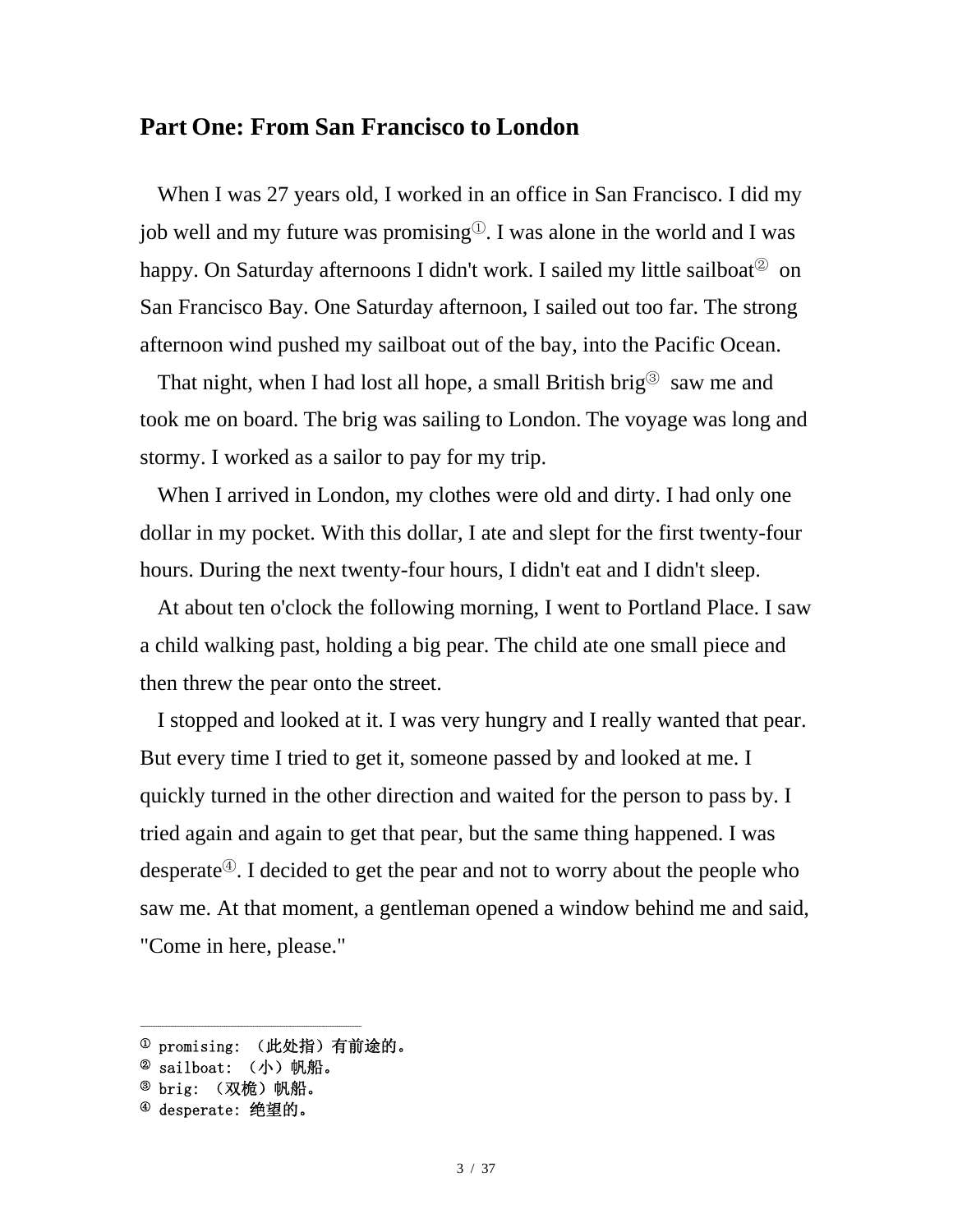A well-dressed servant<sup>①</sup> opened the door. He took me to a beautiful room. Here, two old gentlemen were sitting and discussing something important. Their breakfast was still on the table. I was very hungry and I stared<sup>2</sup> at their breakfast.

I want to tell the reader that the two gentlemen had made a bet<sup>③</sup> several days before. I knew nothing about the bet until later. Let me tell you what happened.

<sup>①</sup> servant: 仆人。

<sup>②</sup> stared: 盯着看。

<sup>③</sup> bet: 打赌。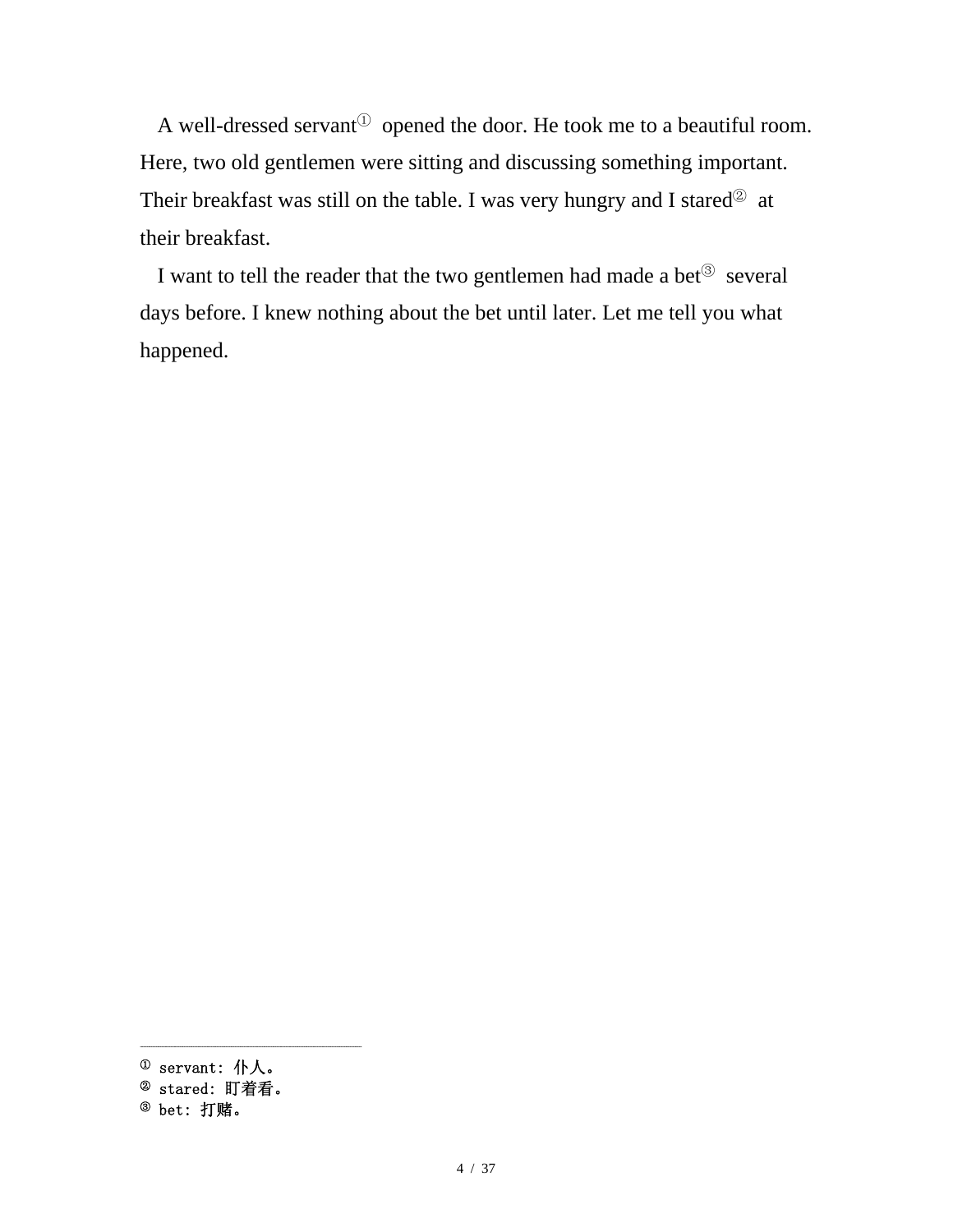#### <span id="page-4-0"></span>**Part Two: An Unusual Bet**

The two old gentlemen were brothers. For several days, they argued<sup>①</sup> about a very strange subject. They decided to end their argument with a bet, as the English usually do. The following was the subject of the bet.

The Bank of England issued two banknotes of a million pounds each for a public transaction<sup>②</sup> with a foreign country. England used one banknote and the other remained in the bank. At this point, Brother A said to Brother B, "If an honest and intelligent stranger arrives in London without a friend and without money, except for the  $\& 1,000,000$  banknote, he will starve to  $death^{\circledR}$ ."

Brother B answered, "No! I don't agree."

Brother A said, "If he goes to the bank or anywhere else to change this big note, the police will put him in prison. Everyone will think he stole $\mathcal{F}$  it."

They continued arguing for days, until Brother B said, "I'll bet  $\& 20,000$ that the stranger will live for thirty days with the banknote and not go to prison."

Brother A accepted the bet. He went to the bank and bought the £1,000,000 banknote. After, he returned home and prepared a letter. Then the two brothers sat by<sup> $\odot$ </sup> the window and waited for the right man for the bet.

They saw a lot of honest faces go by, but they were not intelligent enough. Several faces were intelligent, but they were not honest. A lot of faces were

<sup>①</sup> argued:争论。

<sup>②</sup> transaction:交易。

<sup>&</sup>lt;sup>3</sup> starve to death:饿死。

<sup>④</sup> stole:偷窃。

<sup>⑤</sup> by:在……旁边。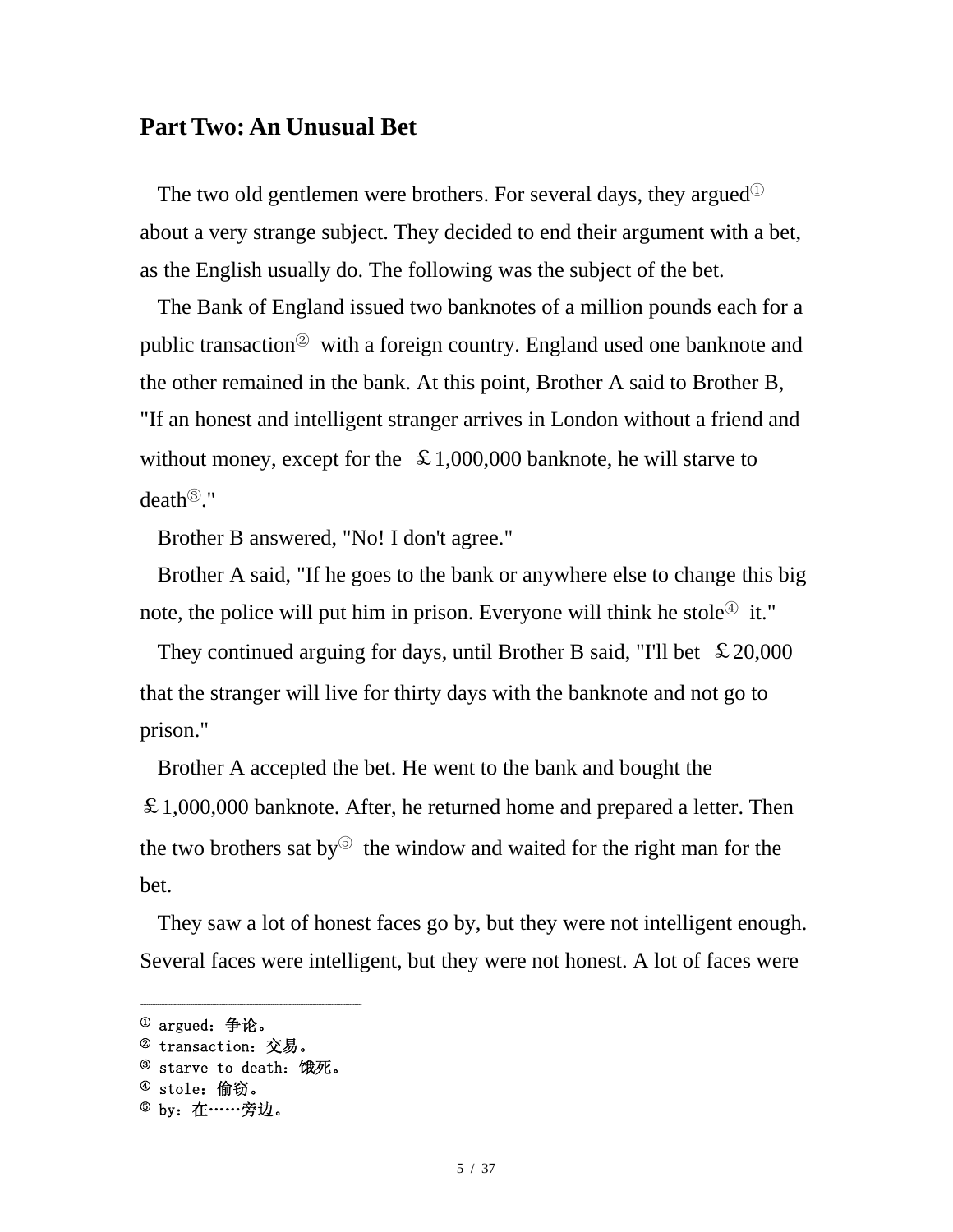honest and intelligent, but they were not poor enough<sup> $\odot$ </sup>. Other faces were honest, intelligent and poor, but they were not strangers.

When they saw me from the window, they thought I was the right man. They asked me questions, and soon they knew my story.

Finally, they told me I was the right man for the bet. I asked them to explain the bet. One of the gentlemen gave me an envelope. I wanted to open it, but he said, "No, don't open it now. Wait until you are in your hotel room. Then read it very carefully."

I was confused and I wanted to discuss the subject with them. But they didn't. I felt hurt<sup>2</sup> because I was the subject of a joke<sup>3</sup>.

When I left their house, I looked for the pear on the street. It was gone. I was quite angry with those two gentlemen.

Far from their house, I opened the envelope. I saw that there was money inside! I didn't stop to read their letter.

I ran to the nearest eating place. I ate and ate and ate. At last, I took out the envelope with the money, to pay for my meal. I looked at the banknote and almost fainted<sup> $)$ </sup>. It was a banknote worth<sup> $)$ </sup> five million dollars!

I was speechless<sup>⑥</sup>. I stared at the banknote. The two gentlemen had made a big mistake.

They probably wanted to give me a one-pound banknote.

I saw the owner of the eating place staring at the banknote, too. We were both surprised. I did not know what to do or say, so I simply<sup> $\circled{v}$ </sup> give him the

<sup>①</sup> poor enough:够穷。

<sup>②</sup> hurt:愤怒的。

<sup>&</sup>lt;sup>3</sup> subject of a joke: 嘲笑的对象。

<sup>&</sup>lt;sup>4</sup> fainted: 昏倒。

<sup>&</sup>lt;sup>⑤</sup> worth: 价值。

<sup>&</sup>lt;sup>6</sup> speechless: 说不出来。

 $^\circledR$  simply: 仅。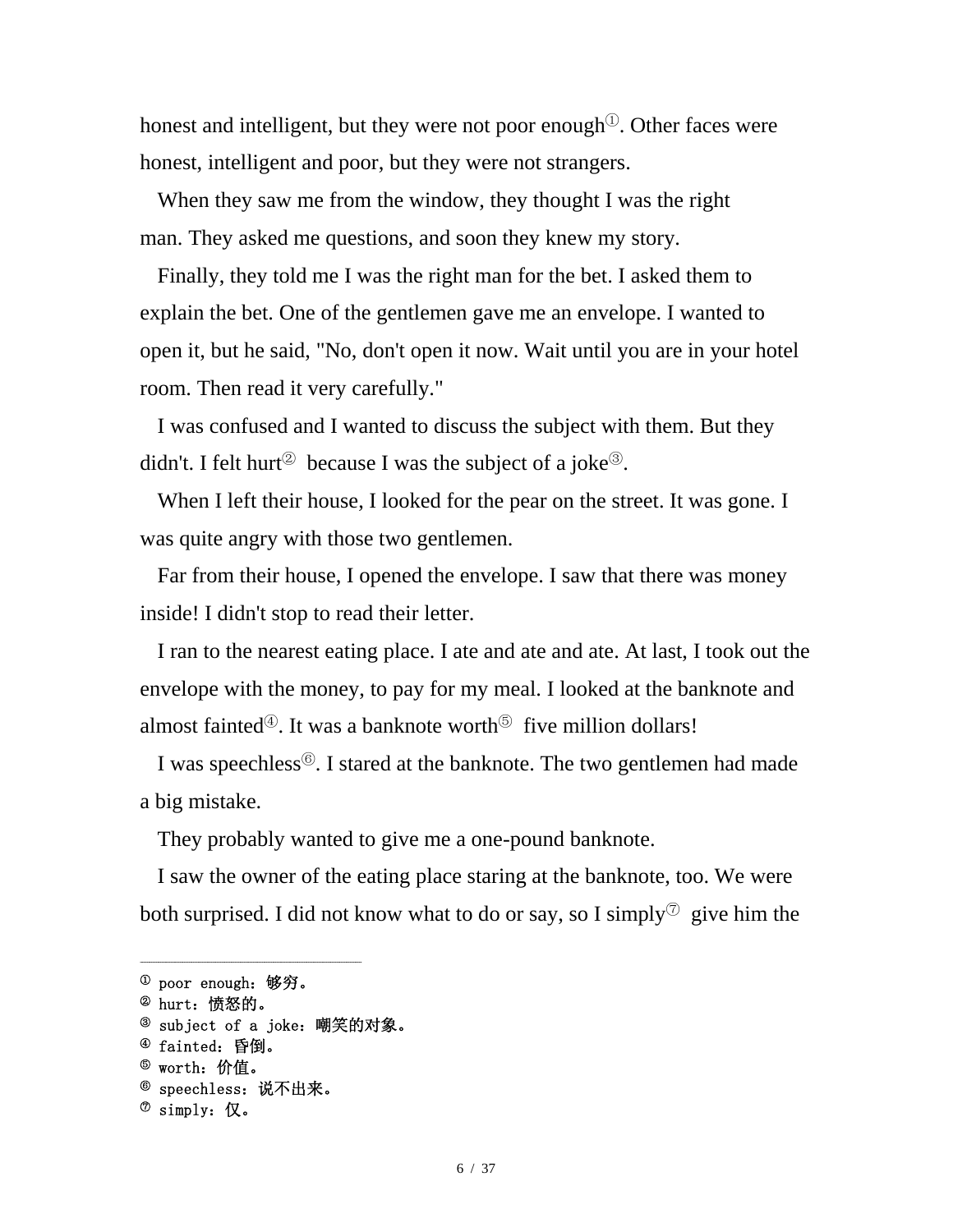note and said, "Give me the change, please."

The owner apologized $\mathbb{O}$  a thousand times. "I'm very sorry, but I can't change this banknote, sir."

"I don't have any other money. Please change this note." The owner then said, "You can pay for this food whenever you want, sir. I understand that you are a very rich gentleman. You like playing jokes on people by dressing like a poor man. You can come here and eat all you want, whenever you want. You can pay me when you want."

<sup>①</sup> apologized:道歉。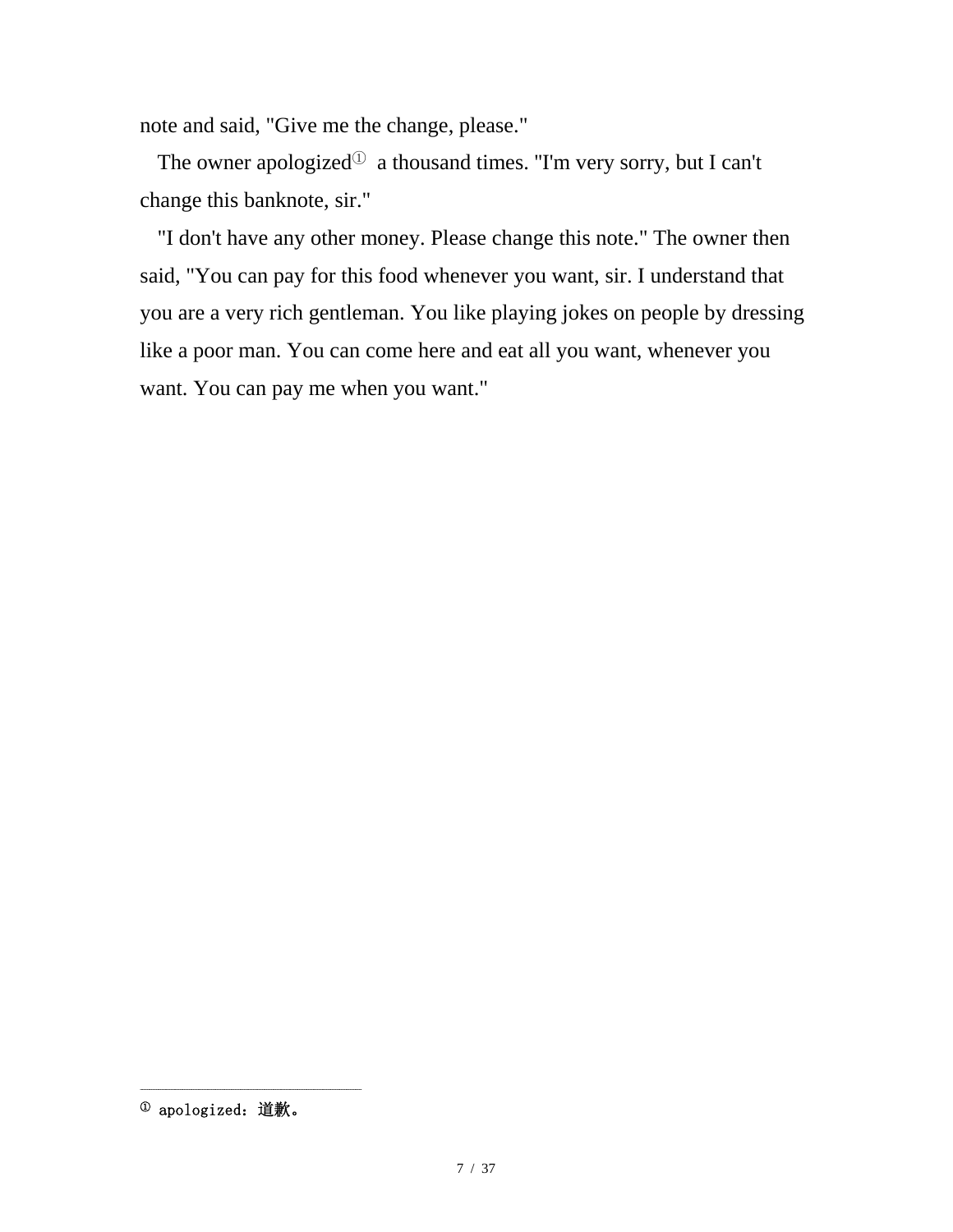# <span id="page-7-0"></span>**Part Three: The Letter**

When I left the eating place, I hurried $\mathbb{O}$  to the house of the two gentlemen. I wanted to correct the mistake they had made. I was very nervous.

When I arrived, the same servant opened the door. I asked for the two gentlemen.

"They are gone," the servant said.

"Gone? Gone where?"

"Oh, on a journey."

"But, where did they go?"

"To the Continent<sup>②</sup>, I think."

"The Continent?"

"Yes, sir."

```
"When will they return?"
```
"In a month."

"A month! Oh, this is awful<sup>3</sup>! How can I talk to them? It's extremely important."

"I can't help you. I don't know where they are, sir."

"Then I must see a member of the family."

"All the family are away. They're in Egypt and India, I think."

"Before leaving, the two gentlemen made an enormous mistake. They will certainly return home tonight. Tell them that I came here to correct the mistake. I will return tomorrow."

"I'll tell them if I see them. But I won't see them! Sir, you must not worry

<sup>&</sup>lt;sup>①</sup> hurried: 快速地走。

<sup>②</sup> Continent:(此处指)亚洲大陆。

 $^{\circledR}$  awful: 糟糕。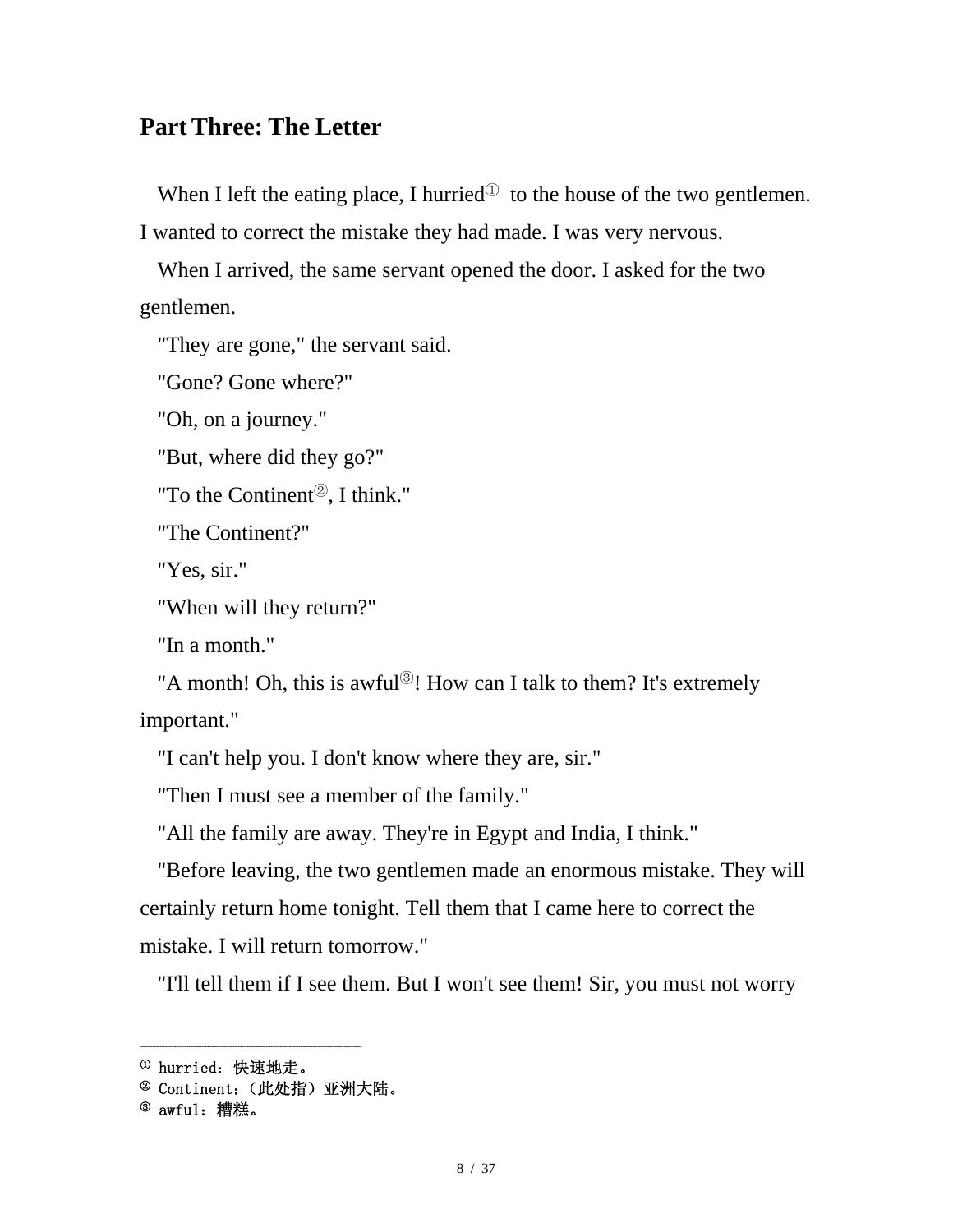because everything is all right. They will be here on time<sup>①</sup>, and they will see you then. Good-bye."

I was confused. My head was in a  $f_0$ <sup> $\odot$ </sup>. I did not understand what the servant told me. The letter I remembered the letter! This is what it said:

*You are an intelligent and honest man. You are also poor and a stranger. In this envelope you will find some money. It is yours only for 30 days. At the end of 30 days, return to this house, I have a bet on you. If I win this bet, you can have any job with any salary that you want.*

There were no signature<sup>3</sup>, no address, no date on the letter. How strange! I didn't know what to think. I went to a park, sat down and thought about what to do. After an hour, I reached the decision that follows.

The two old gentlemen are playing a game that I don't understand. They are betting on me. (But, at that time, I didn't know anything about the details of the bet.)

If I go to the Bank of England to return the banknote, the bank will ask me lots of questions. If I tell the truth, no one will believe me. They will put me in an asylum<sup> $\Phi$ </sup>. If I tell a lie, the police will put me in prison. I can't even give it to anyone, because no honest person will want it.

I can do only one thing: I must keep the bill<sup> $\odot$ </sup> for a whole month. And, I must not lose it. If I help the old man to win his bet, he will give me the job I want. The idea of an important job with a big salary made me happy. With

<sup>①</sup> on time:准时。

 $^{\circledR}$  in a fog: 困惑。

<sup>③</sup> signature:签名。

<sup>④</sup> asylum:精神病院。

 $^{\circledR}$  bill: 钞票。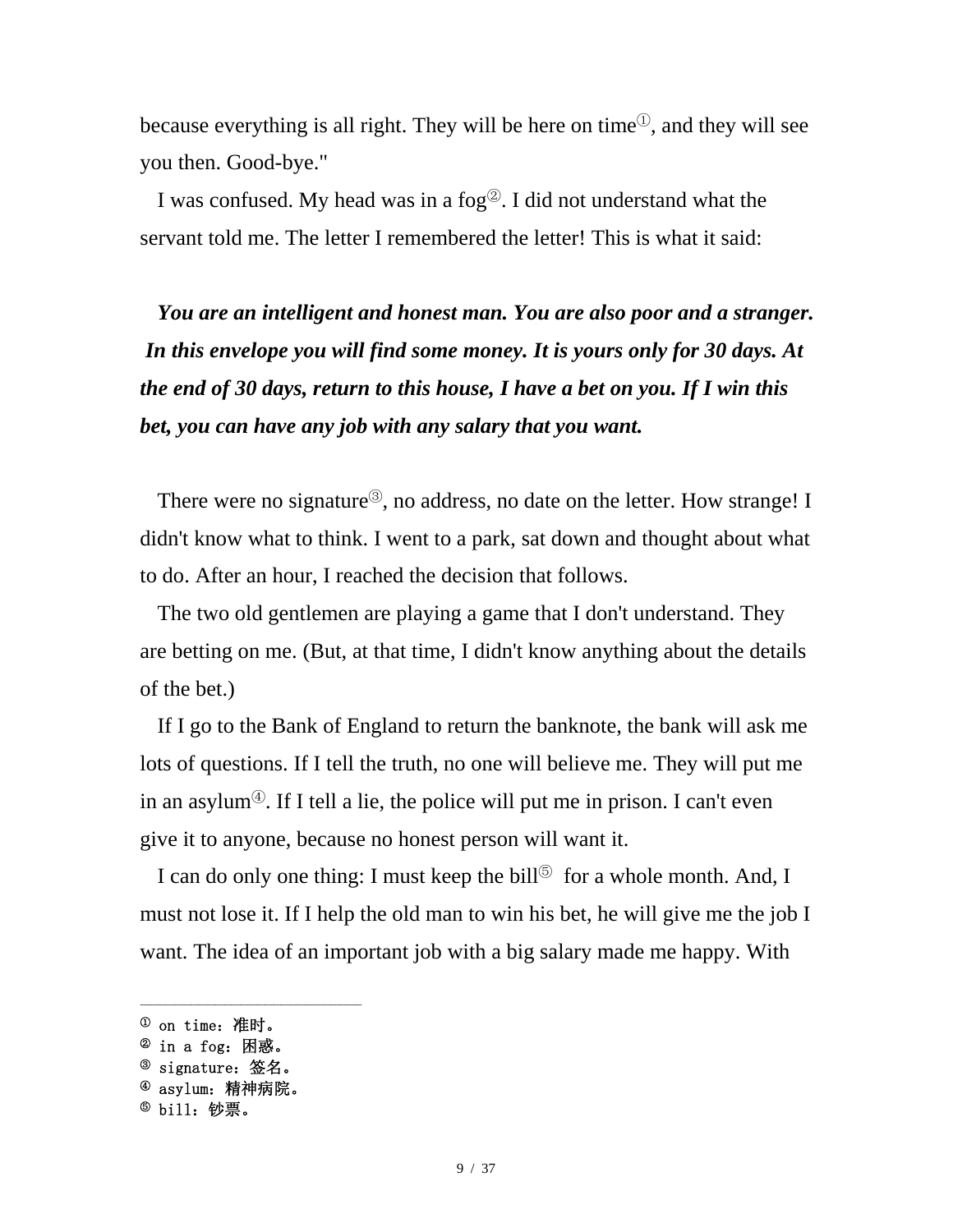this exciting idea in mind, I began walking down the streets of London.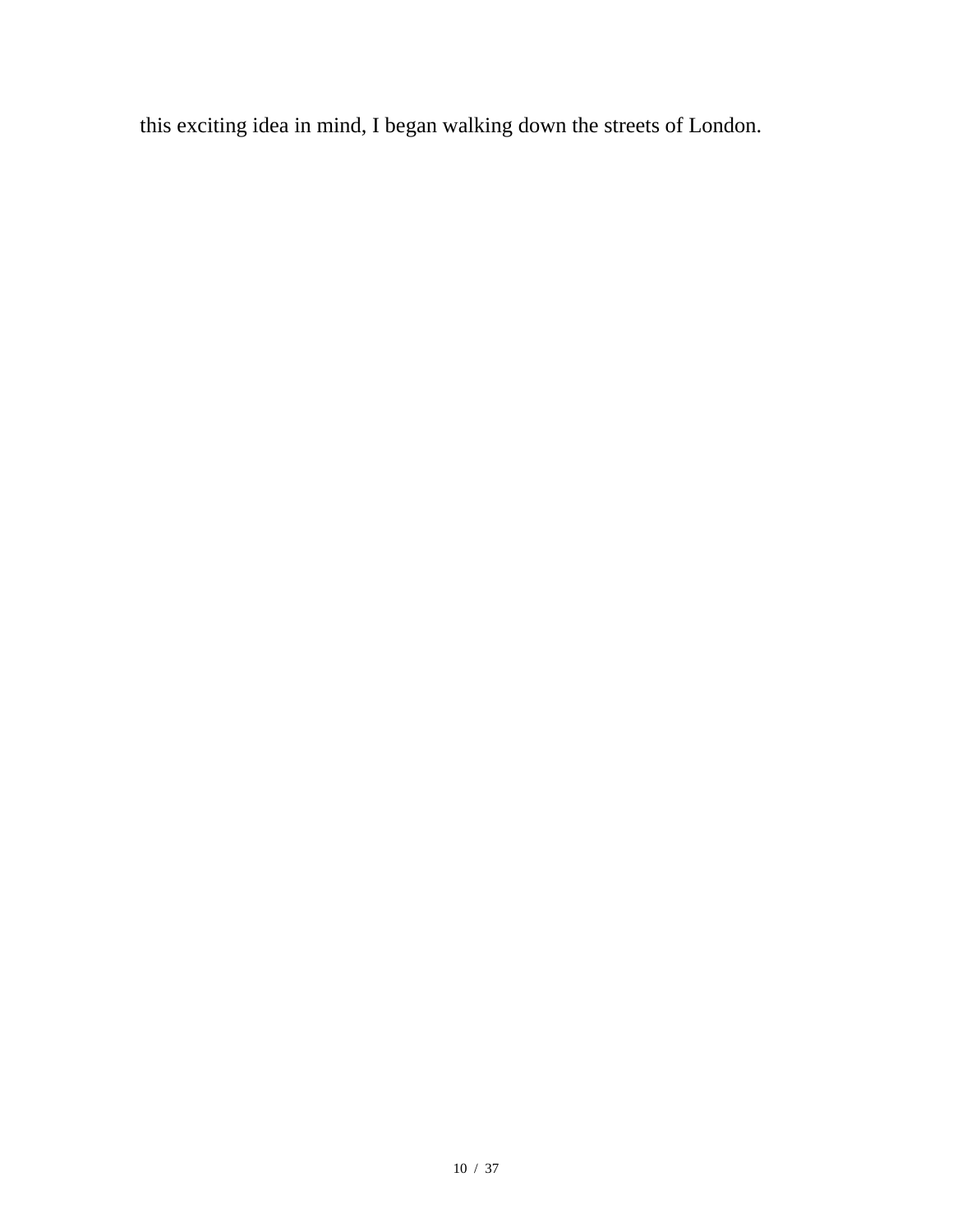# <span id="page-10-0"></span>**Part Four: At the Tailor's**<sup>①</sup>

Every time I passed in front of a tailor's, I wanted to enter and buy some new clothes. But, I had no money to pay for them. The  $\& 1,000,000$ banknote in my pocket was useless<sup>②</sup>!

I passed in front of the same tailor's six times. At last I entered. I quietly asked if they had an old, unattractive<sup>3</sup> suit that no one wanted to buy. The man I spoke to nodded $\Phi$  his head, but he didn't speak. Then another man looked at me and nodded his head.

I went to him and he said, "One moment, please."

After some time, he took me to a back room. He looked at several ugly suits that no one wanted. He chose the worst for me. I really wanted a suit, so I said nothing.

It was time to pay. "Can you wait a few days for the money? I haven't got any small change<sup> $\odot$ </sup> with me."

The man said, "Oh, you haven't? Well, I thought gentlemen like you carried large change."

"My friend," I replied, "you can't judge a stranger by the clothes he wears. I can pay for this suit. But, can you change a large banknote?"

"Oh, of course we can change a large banknote," he said coldly.

I gave him the banknote. He received it with a smile, a big smile that covered his face. When he read the banknote, his smile disappeared. The

<sup>①</sup> tailor's:裁缝店。

<sup>&</sup>lt;sup>2</sup> useless: 没用地。

<sup>③</sup> unattractive:难看地。

<sup>④</sup> nodded:点头。

 $^{\circledR}$  change: 零钱。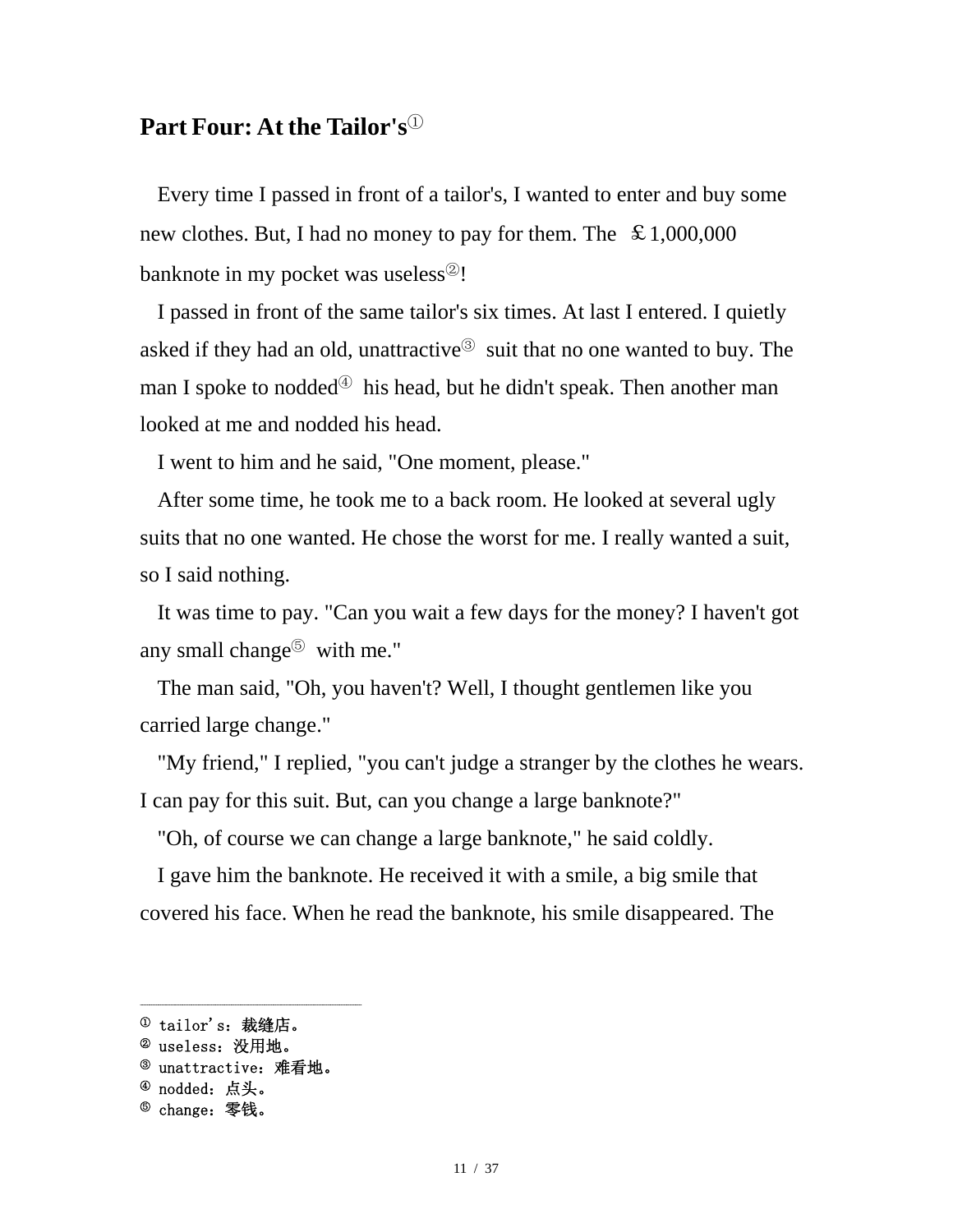owner of the shop came over and asked me, "What's the trouble<sup> $(1)$ </sup>?"

"There isn't any trouble. I'm waiting for my change."

"Come, come. Give him his change, Tod. Quickly! "

Tod answered, "It's easy to say, but look at the banknote."

The owner looked at the banknote. Then he looked at my package<sup> $\circled{2}$ </sup> with the ugly suit.

"Tod," he shouted, "you are stupid! How can you sell this unattractive suit to a millionaire<sup>③</sup>! Tod, you can't see the difference between a millionaire and a poor man."

"I apologize, sir," the owner continued. "Please take off those things you are wearing and throw them in the fire. Put on this fine shirt and this handsome suit. It's perfect for you — simple but elegant<sup> $\Phi$ </sup>."

I told him I was very happy with the new suit.

"Oh, wait until you see what we can make for you in your size!

Tod, bring a pen and a book. Let me measure<sup>⑤</sup> your leg, your arm ..."

I didn't have a moment to speak.

The owner measured me. Then he ordered his tailors to make me morning suits, evening suits, shirts, coats and other things.

"But, my dear sir," I said, "I can order all these things only if you change my banknote. Or, if you can wait a while before I pay you."

"Wait a while<sup>*®*</sup>! I'll wait forever, that's the word. Tod, send these things to the gentleman's address. Let the less important customers<sup> $\circled{v}$ </sup> wait! What's

 $^{\textcircled{\tiny{1}}}$  trouble: 问题。

<sup>&</sup>lt;sup>2</sup> package: 包裹。

<sup>&</sup>lt;sup>③</sup> millionaire: 百万富翁。

<sup>④</sup> elegant:优雅地。

<sup>⑤</sup> measure:测量。

 $^{\circledR}$  a while: 一会儿。

<sup>⑦</sup> customers:顾客。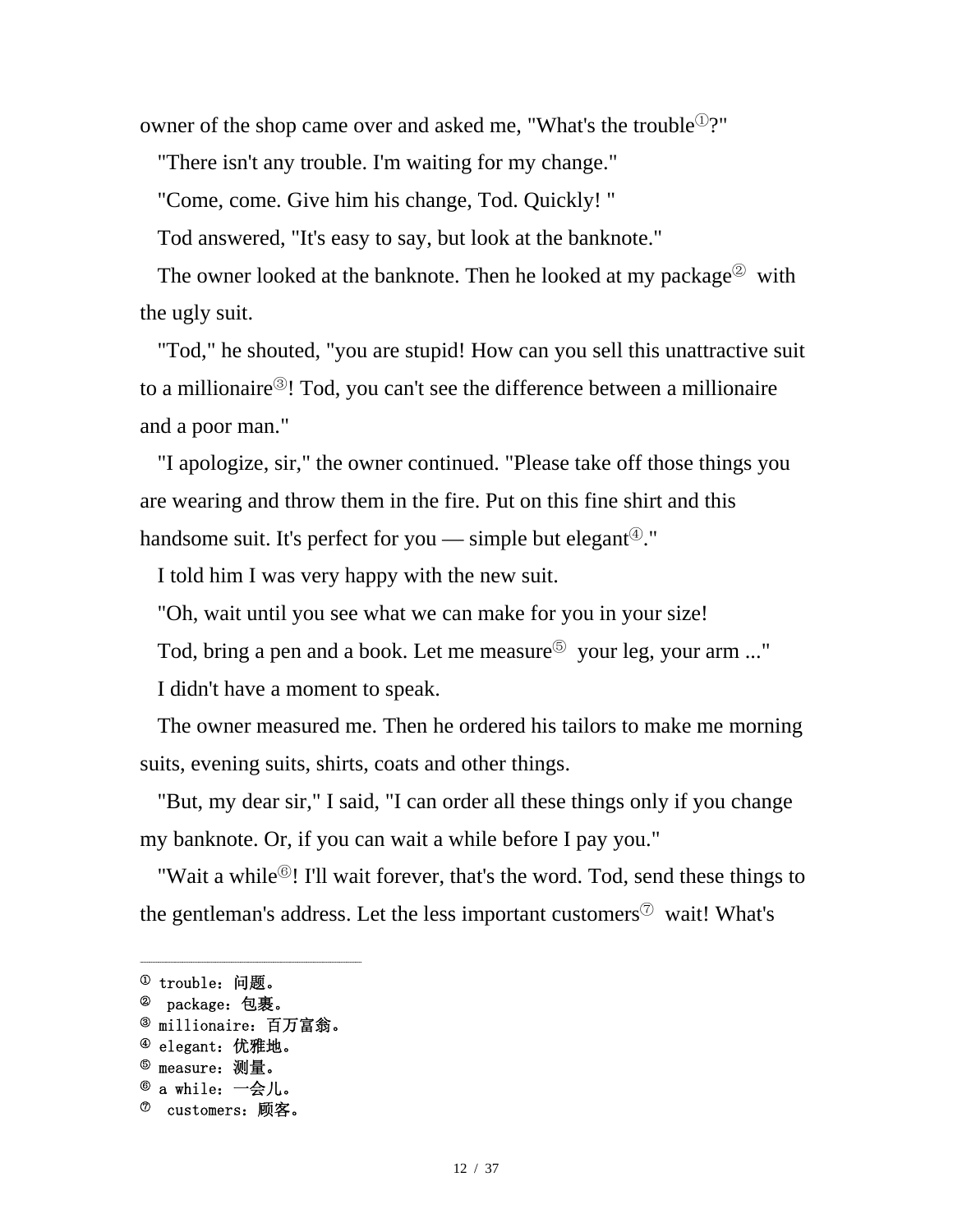your address, sir?"

''I'm changing my home. I'll come back and give you my new address," I replied.

"Quite right, sir, quite right. Let me show you to the door, sir. Good day, sir, good day."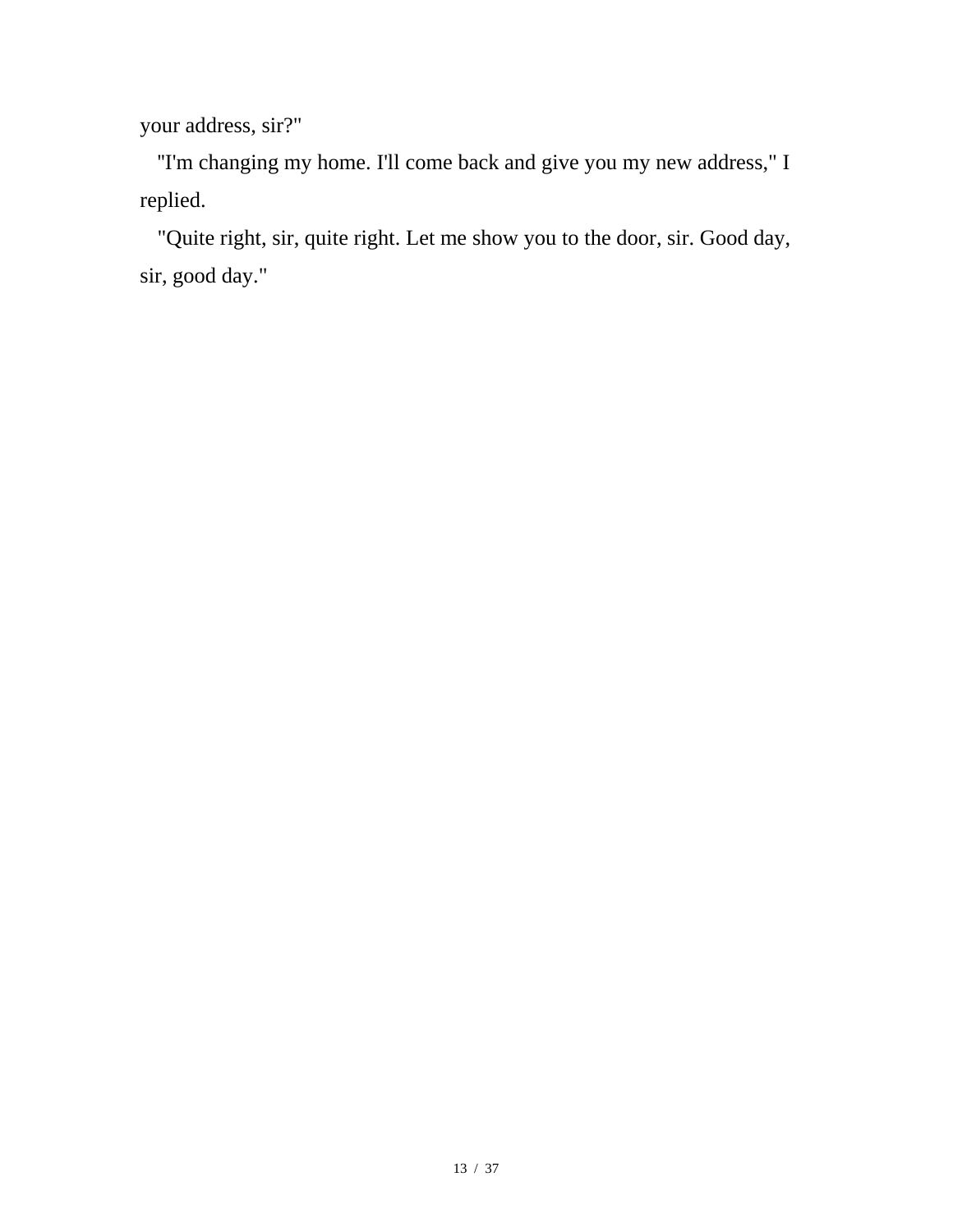#### <span id="page-13-0"></span>**Part Five: The Poor Millionaire**

The impossible happened. I bought everything I wanted without money. I showed my banknote and asked for change, but every time the same thing happened. No one was able to change it.

I bought all that I needed and all the luxuries<sup>①</sup> that I wanted. I stayed at an expensive hotel in Hanover Square. I always had dinner at the hotel. But I preferred having breakfast at Harris's simple eating place. Harris's was the first place where I had a good meal with my million-pound note. That's where it all started.

The news about me and my banknote was all over London. Harris's eating place became famous because I had breakfast there. Harris was happy with all his new customers.

I lived like a rich, important man. I had money to spend. I lived in a dream. But often, I said to myself, "Remember, this dream will end when the two men return to London. Everything will change."

My story was in the newspapers. Everyone talked about the "strange millionaire with the million-pound note in his pocket." *Punch* magazine drew a funny picture of me on the front page. People talked about everything I did and about everything I said. They followed me in the streets.

I kept my old clothes, and sometimes I wore them. It was fun when the shop owners thought I was poor. Then I showed them the banknote, and, oh, how their faces changed!

After ten days in London, I went to visit the American Ambassador<sup>②</sup>. He was very happy to meet me. He invited me to a dinner-party that evening.

<sup>①</sup> luxuries:奢侈品。

<sup>②</sup> ambassador:大使。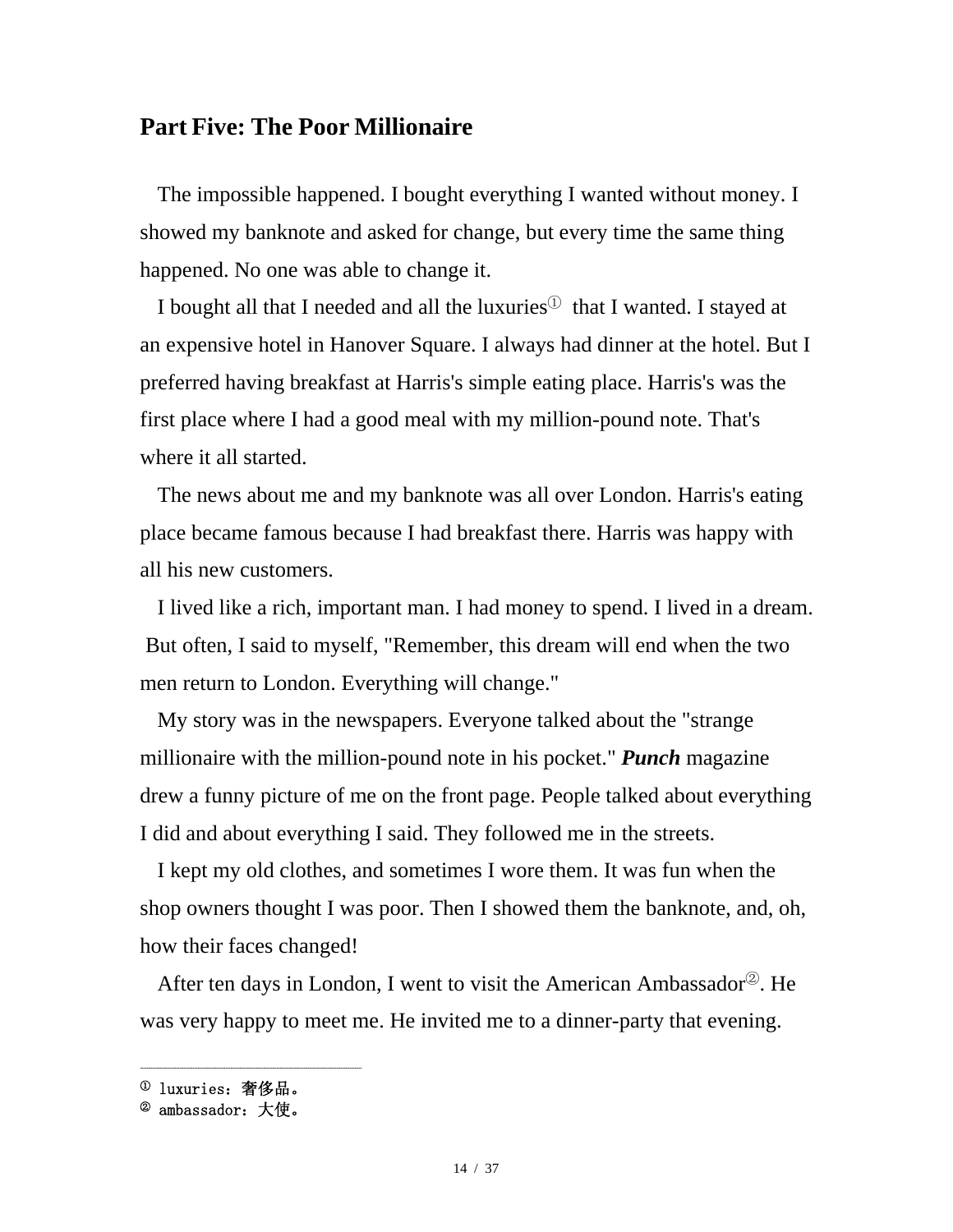He told me that he knew my father from Yale University. He invited me to visit his home whenever I wanted.

I was glad to have a new, important friend. I thought to myself, "I'll need an important friend, when the story of the million-pound note and bet comes out<sup>①</sup>."

I want the reader to know that I planned to pay back all the shop owners who sold me things on credit<sup>2</sup>. "If I win the bet for the old gentleman," I thought, "I will have an important job. With an important job, I will have a big salary." I planned to pay back everyone with my first year's salary.

<sup>①</sup> comes out:显露。

<sup>&</sup>lt;sup>2</sup> credit: 赊欠。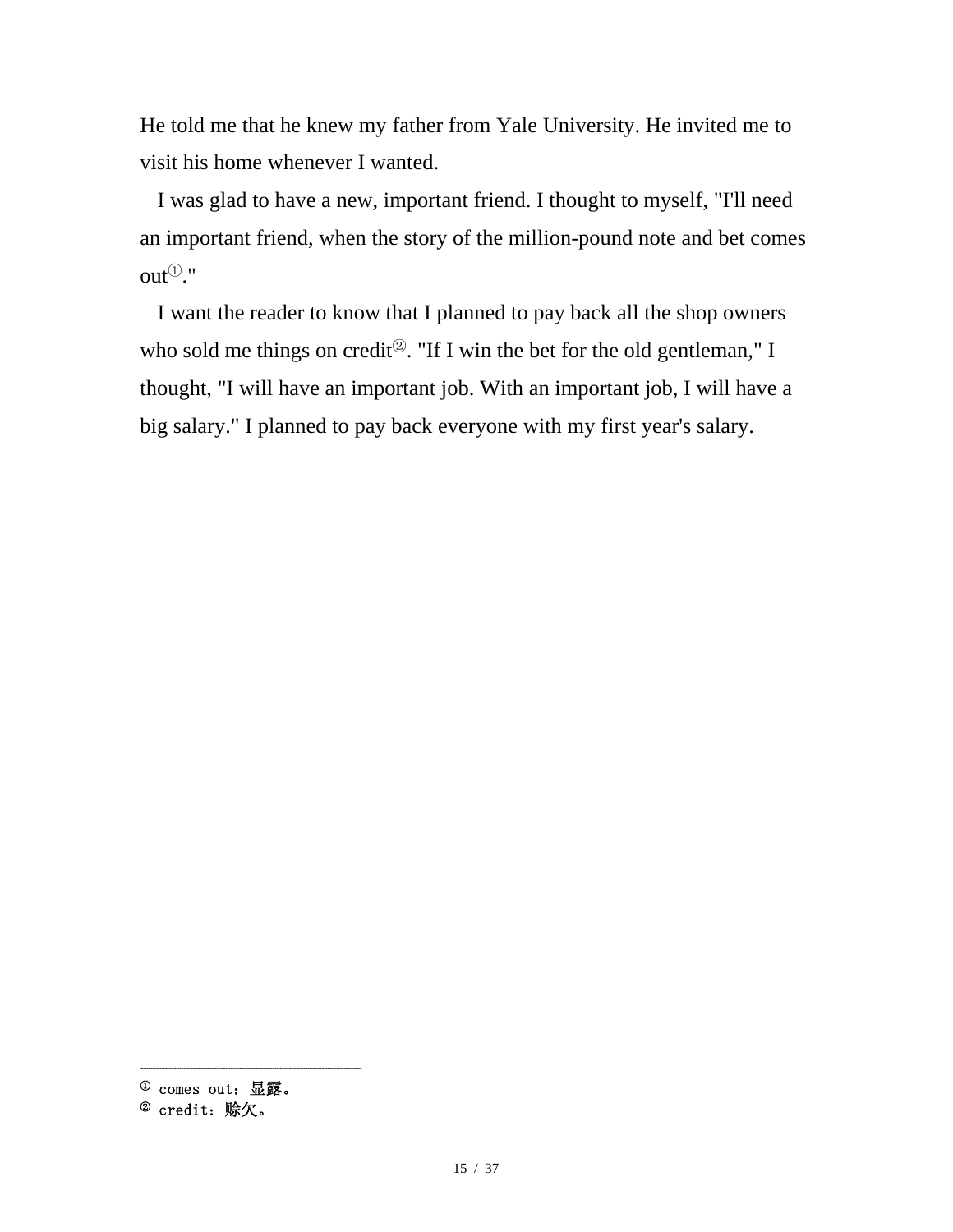#### <span id="page-15-0"></span>**Part Six: The Dinner Party**

There were fourteen people at the dinner party. The Duke<sup> $\odot$ </sup> and Duchess<sup> $\odot$ </sup> of Shoreditch, and their daughter, Lady Anne-Grace-Eleanor de Bohun, the Earl<sup>®</sup> and Countess<sup>®</sup> of Newgate, Viscount<sup>®</sup> Cheapside, Lord and Lady Blatherskite, the Ambassador and his wife and daughter, and some other people. There was also a beautiful, twenty-two-year old English girl, named Portia Langham. I fell in love with her in two minutes, and she with me!

After a while, the house servant presented another guest, Mr Lloyd Hastings. When Mr Hastings saw me, he said, "I think I know you."

"Yes, you probably do."

"Are you the — the  $-$ "

"Yes, I'm the strange millionaire with the million-pound note in his pocket!"

"Well, well, this is a surprise. I never thought you were the same Henry Adams from San Francisco! Six months ago, you were working in the offices of Blake Hopkins in San Francisco. I remember clearly. You had a very small salary. And, at night, you helped me arrange the papers<sup> $\circled{6}$ </sup> for the Gould and Curry Mining Company. Now you're a millionaire, a celebrity<sup> $\circled{2}$ </sup> here in London. I can't believe it! How exciting!"

"I can't believe it, either, Lloyd."

"Just three months ago, we went to the Miner's Restaurant"

 $^{\text{\textregistered}}$  duke: 公爵。

<sup>②</sup> duchess:公爵夫人。

<sup>③</sup> earl:伯爵。

<sup>④</sup> countess:伯爵夫人。

<sup>⑤</sup> viscount:子爵。

<sup>⑥</sup> papers:文件。

<sup>⑦</sup> celebrity:名人。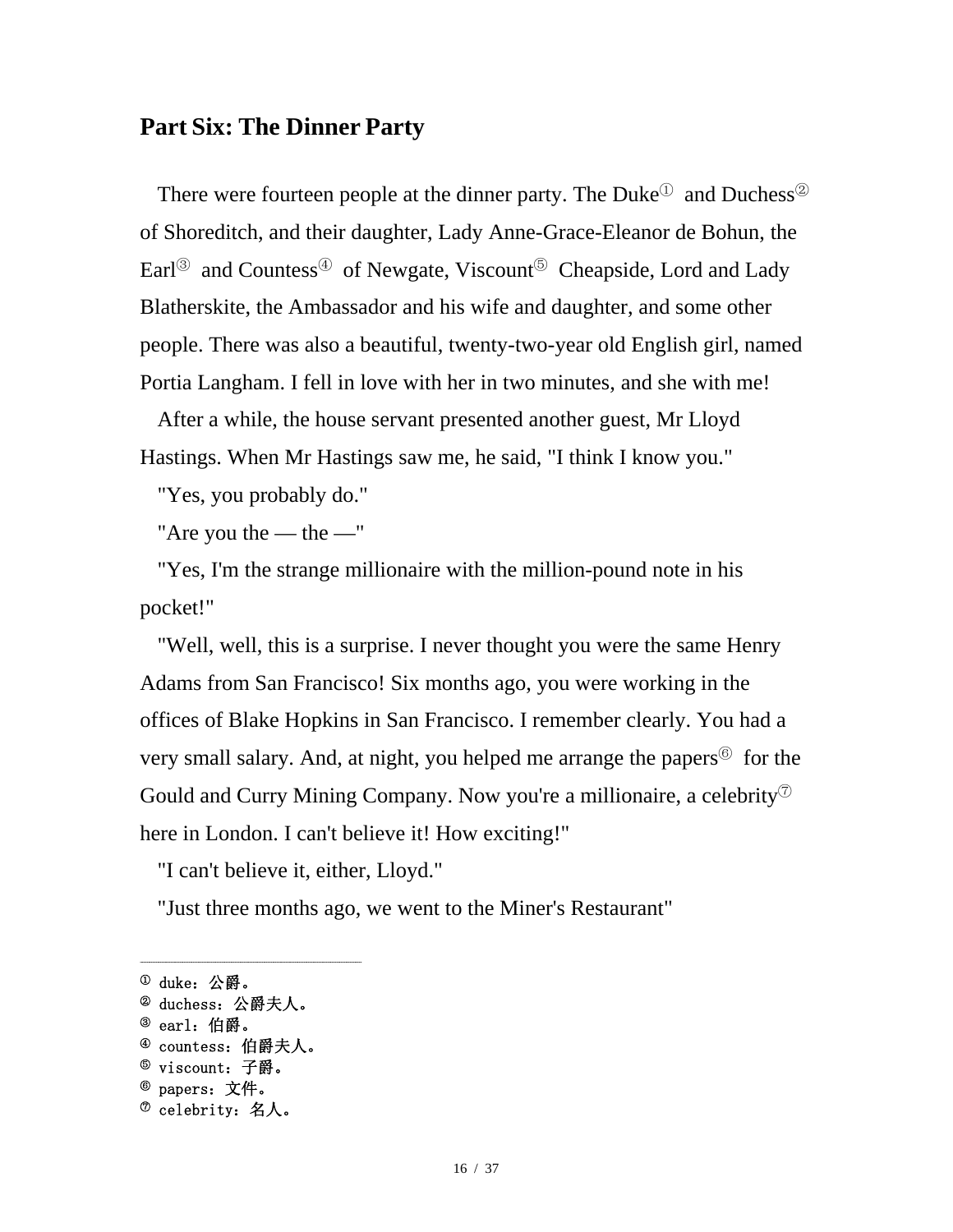"No, no, it was the What Cheer Restaurant."

"Right, it was the What Cheer. We went there at two o'clock in the morning. We had steak<sup> $\odot$ </sup> and coffee. That night we worked for six long hours on the Gould and Curry Mining Company papers. Do you remember, Henry, I asked you to come to London with me. I wanted you to help me sell the Gould and Curry gold mine shares<sup>②</sup>. But you refused."

Of course I remember. I didn't want to leave my job in San Francisco. And I still think it's difficult to sell shares of a California gold mine here in London."

"You were right, Henry. You were so right. It is impossible to sell these shares here in London. My plan failed and I spent all my money. I don't want to talk about it."

"But you must talk about it. When we leave the dinner party, you must tell me what happened."

"Oh, can I? I really need to talk to a friend," Lloyd said, with water in his eyes.

"Yes, I want to hear the whole story, every word of it."

"Thank you, Henry. You're a true friend."

At this point, it was time for dinner. Thanks to the English system of precedence<sup>③</sup>, there was no dinner.

The Duke of Shoreditch wanted to sit at the head of the table. The American Ambassador also wanted to sit at the head of the table. It was impossible for them to decide, so we had no dinner.

The English know about the system of precedence. They have dinner

 $^{\textcircled{\tiny{1}}}\,$  steak: 牛排。

<sup>②</sup> shares:股份。

precedence: 地位高低, 身份。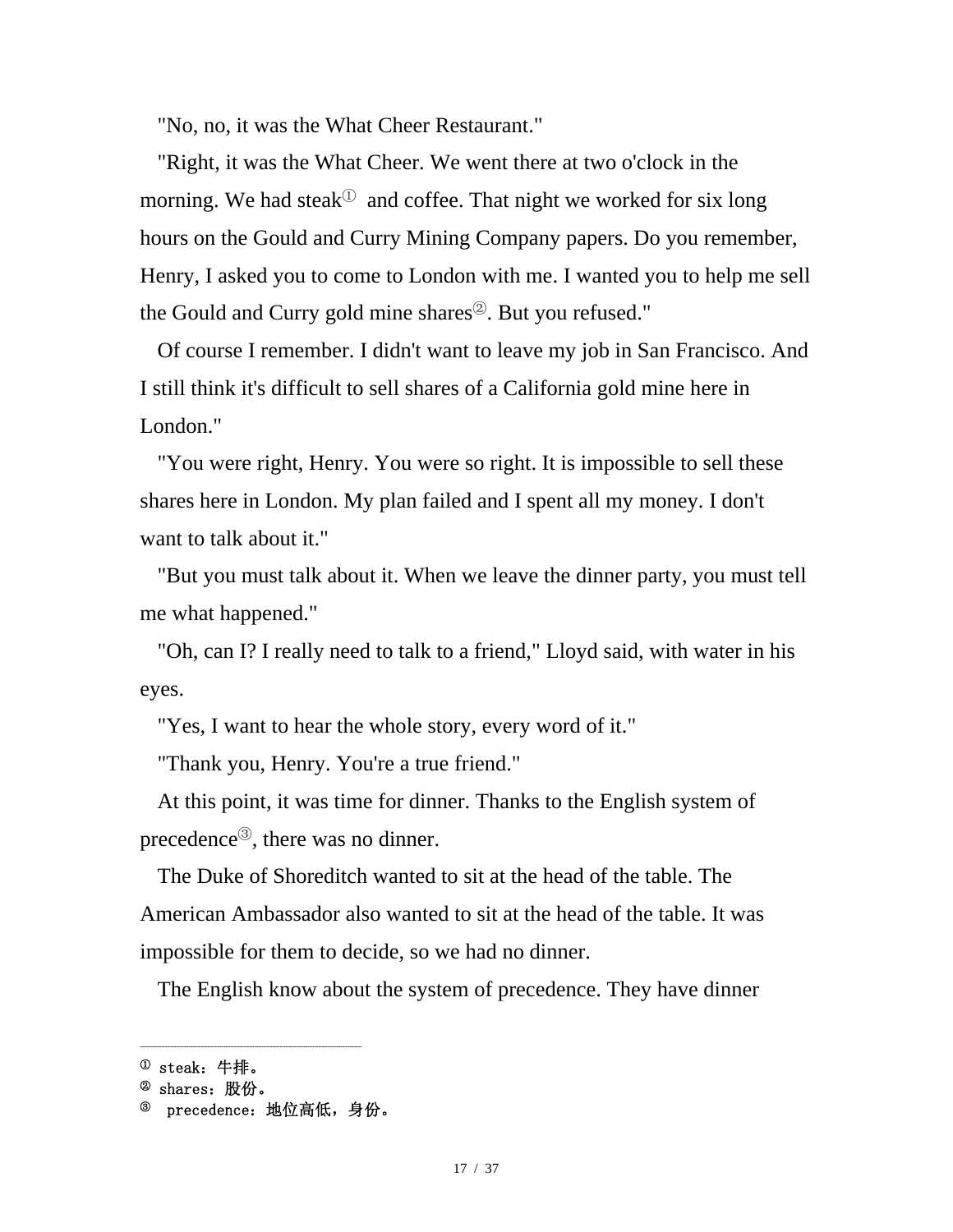before going out to dinner. But strangers know nothing about it. They remain hungry all evening.

Instead, we had a dish of sardines<sup> $\odot$ </sup> and a strawberry<sup> $\odot$ </sup>. Now it was time for everyone to play a game called cribbage<sup>3</sup>. The English never play a game for fun. They play to win or to lose something.

Miss Langham and I played the game, but with little interest.

I looked at her beautiful face and said, "Miss Langham, I love you!"

"Mr Adams," she said softly and smiled, "I love you too!"

This was a wonderful evening. Miss Langham and I were very happy. We smiled, laughed and talked.

I was honest with her. I told her that I was poor and that I didn't have a cent in the world. I explained that the million-pound note was not mine. She was very curious to know more. I told her the whole story from the start. She laughed and laughed. She thought the story was very funny. I didn't understand why it was funny. I also explained that I needed an important job with a big salary to pay all my debts $\Phi$ .

"Portia, dear, can you come with me on the day I must meet those two gentlemen?

"Well, yes, if I can help you," she replied.

"Of course you can help me. You are so lovely that when the two gentlemen see you, I can ask for any job and any salary. With you there, my sweet Portia, the two gentlemen won't refuse me anything."

<sup>①</sup> sardines:沙丁鱼。

<sup>②</sup> strawberry:草莓。

<sup>③</sup> cribbage:一种纸牌戏。

<sup>④</sup> debts:欠款。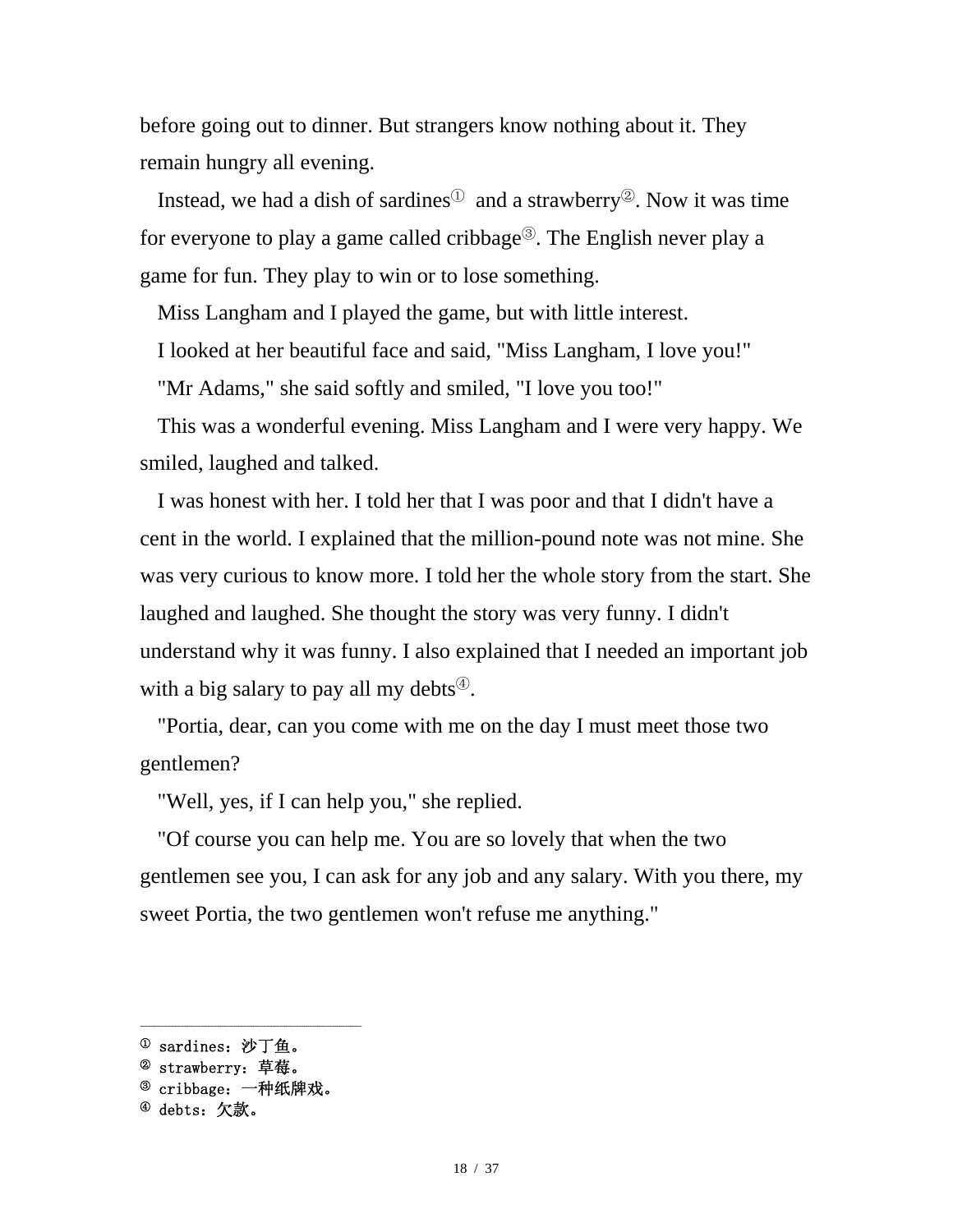#### <span id="page-18-0"></span>**Part Seven: A Million-Dollar Idea**

At the end of the dinner party, I returned to the hotel with Hastings. He talked about his problems, but I didn't listen to him. I was thinking about Portia the whole time.

When we arrived at the hotel, Hastings said, "Let me just stand here and look at this marvelous<sup>①</sup> hotel. It's a palace! What expensive furniture! You have everything you want. You are rich, Henry. And I am poor."

His words scared<sup> $\circledcirc$ </sup> me. I too, was poor. I didn't have a cent in the world, and I had debts to pay. I needed to win the gentleman's bet. This was my last hope. Hastings didn't know the truth.

"Henry, just a tiny part of your income can save me. I'm desperate!" Hastings cried.

"My dear Hastings, sit down here and drink this hot whiskey. Now tell me your whole story, every word of it."

"Do you want to hear my story again?"

"But, you never told me your story."

"Of course I told you my story, as we walked to the hotel. Don't you remember?"

"I didn't hear one word of it."

"Henry, are you ill? Is something wrong with you? What did you drink at the dinner party?"

"Oh, Hastings, I'm in love! I can only think about my sweet Portia. This is why I didn't hear your story before."

<sup>①</sup> marvelous:绝妙地。

 $<sup>②</sup>$  scared: 吓住。</sup>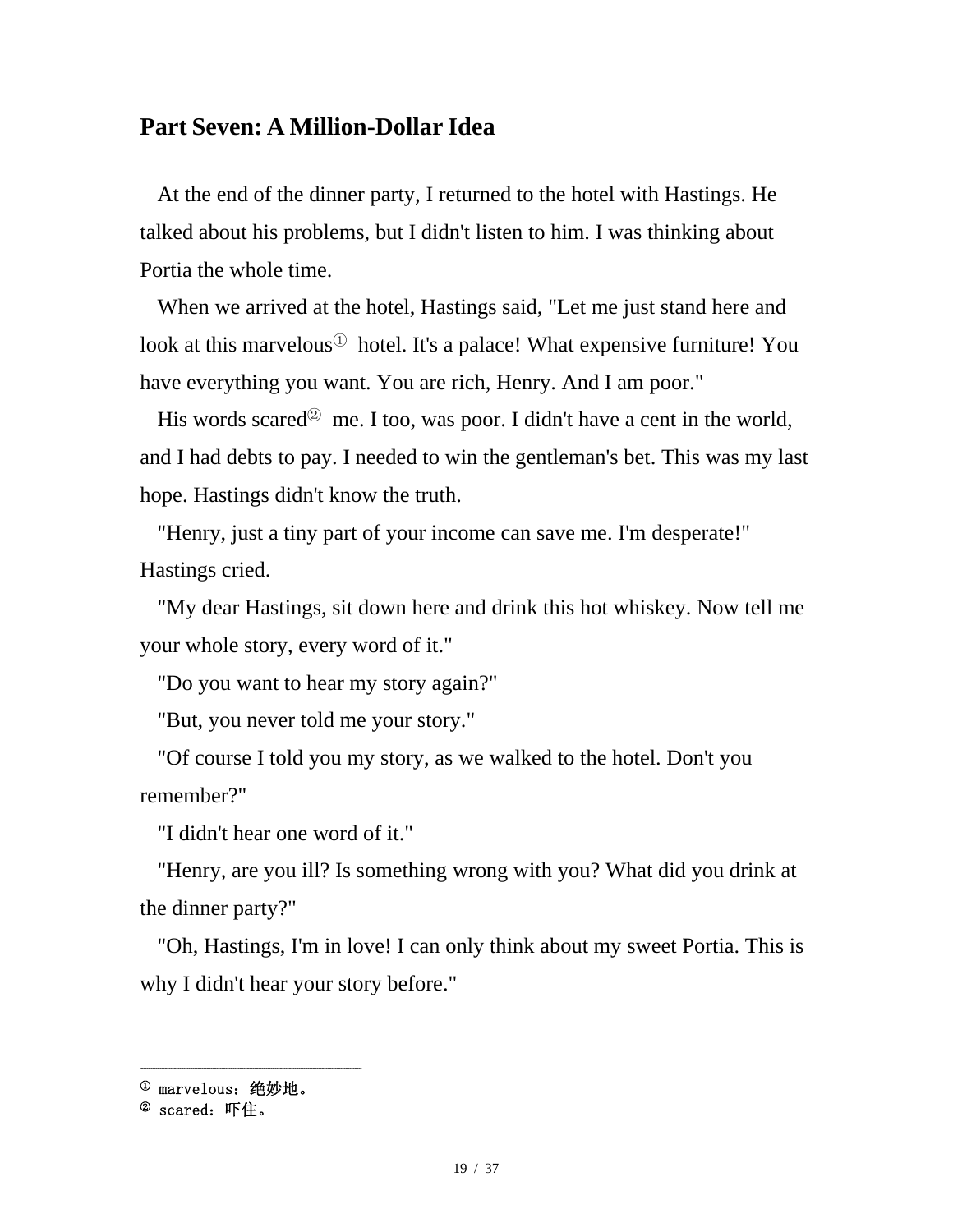Hastings got up from his chair, shook my hand  $\Phi$  and laughed.

''I'm very happy for you, Henry, very happy," he said smiling.

"I'll tell you the whole story again." So he sat down and patiently started to tell me his story.

To make a long story short<sup>②</sup>, the owners of the Gould and Curry Gold Mine sent Lloyd to England, to sell the shares of the mine for one million dollars. Any money he received over one million dollars was his to keep. Hastings's dream was to sell the shares for more than one million dollars, and become rich.

He had only one month to sell the shares. He had done everything to sell them, but nobody wanted to buy them. Then he jumped up and cried, "Henry, you can help me! Will you do it?"

"Tell me how."

"Give me a million dollars and I'll sell you all the shares. You will be the new owner of the gold mine. Don't, don't refuse."

I did not know what to say. I wanted to tell Hastings the truth. But then, an intelligent idea came to me. I thought about it for a moment and then calmly said, "I will save you, Lloyd."

"Then I am already saved! How can I thank you —"

"Let me finish, Lloyd. I will save you, but not in that way. I have a better way. I know everything about that mine. I know its great value. You will sell the shares by using my name. You can send anyone to me, since people in London know me. I will guarantee<sup>3</sup> the gold mine. In a week or two, you will sell the shares for three million dollars, by using my name. And we'll

 $^{\text{\textregistered}}$  shook my hand: 与我握手。

<sup>&</sup>lt;sup>2</sup> to make a long story short: 长话短说。

<sup>&</sup>lt;sup>③</sup> guarantee: 担保。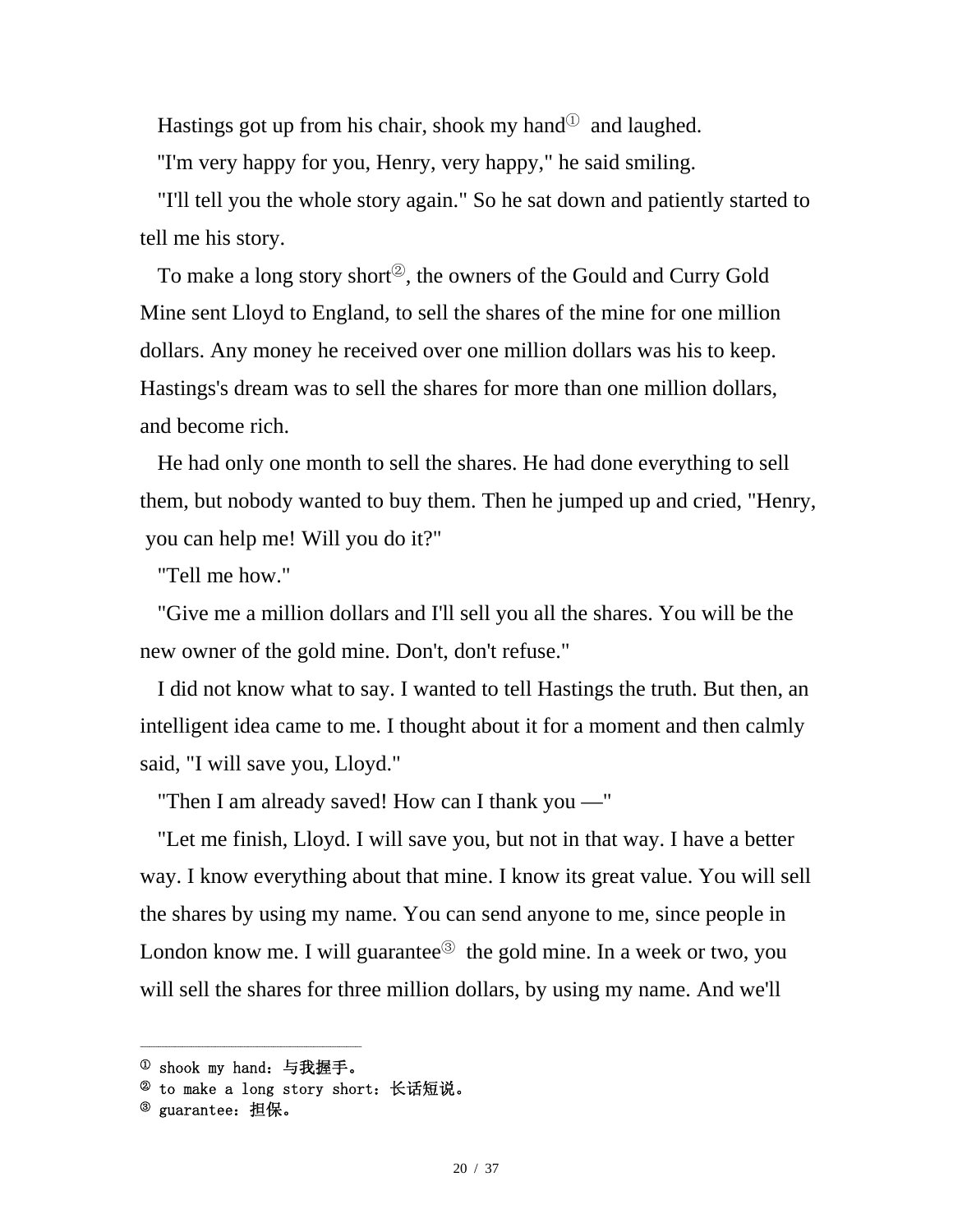share<sup>①</sup> the money you earn. Half to you and half to me."

Lloyd was very happy and excited. He danced around the room and laughed.

"I can use your name! Your name — think of it. The rich Londoners will run to buy these shares. I'm saved! And I'll never forget you, Henry!"

<sup>①</sup> share:分享。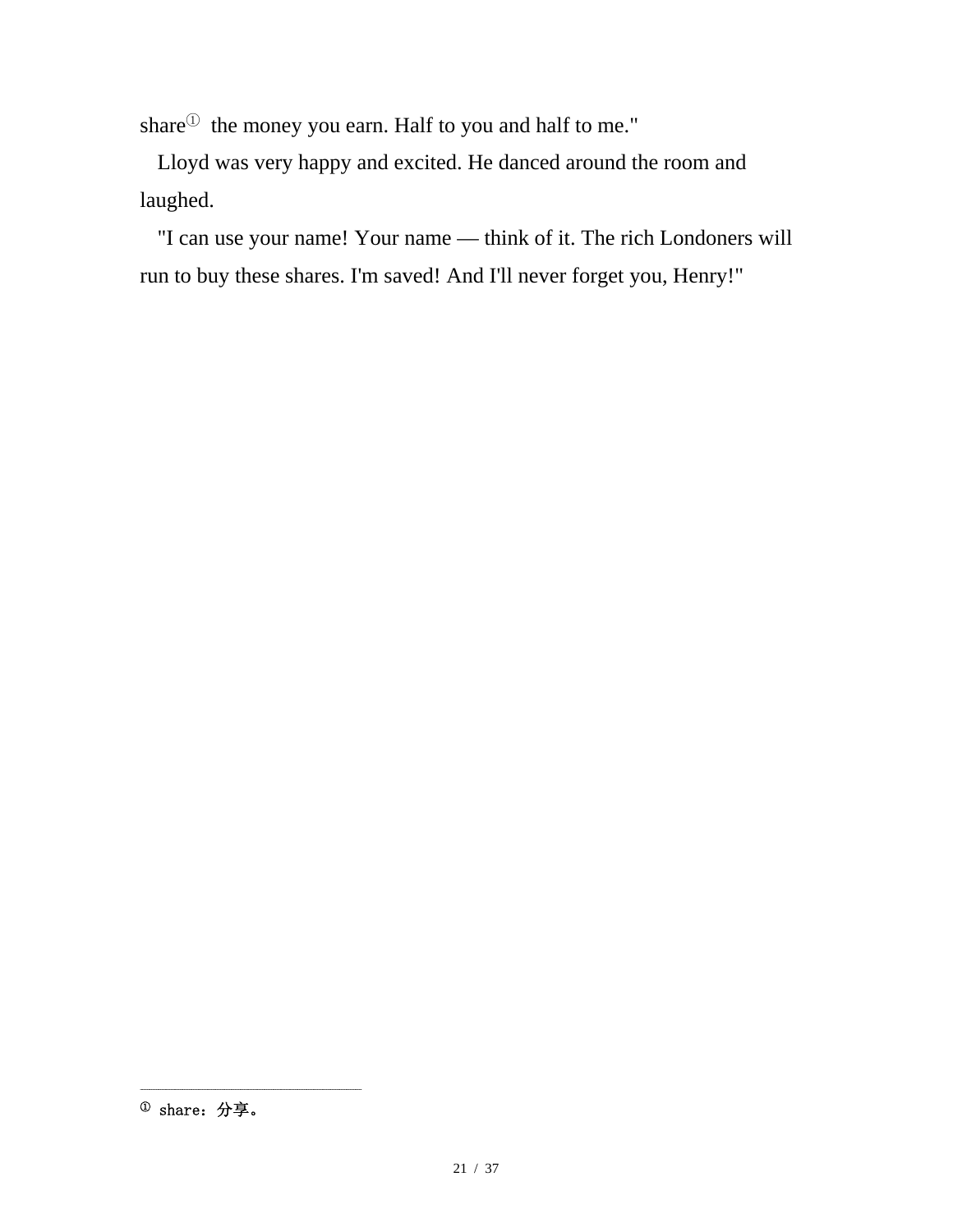#### <span id="page-21-0"></span>**Part Eight: Back to Portland Place**

The next day, all of London talked about the shares of the California gold mine. I stayed in my hotel and said to everyone who came to me.

"Yes, I know Mr Hastings. He's a very honest man. And I know the gold mine, because I lived in the California Gold Country. It is a mine of great value." People were now interested in buying the shares.

I spent every evening with Portia at the American Ambassador's house. I didn't tell her about the shares and the mine. It was a surprise<sup> $(1)$ </sup>. We talked about our love and our future together.

Finally, the end of the month arrived. Lots of rich Londoners bought the shares of the mine. I had a million dollars of my own in the London and County Bank. And Lloyd did too.

It was time to meet with the two old gentlemen. I dressed in my best clothes, and I went to get Portia.

Before going to Portland Place, Portia and I talked about the job and the salary.

"Portia, you are so beautiful! When the two gentlemen meet you, they will give me any job and any salary I ask for."

"Henry, please remember that if we ask for too much, we will get nothing. Then what will happen to us?"

"Don't be afraid, Portia."

When we arrived, the same servant opened the door. There were the two old gentlemen having tea. They were surprised to see Portia. I introduced her to them. Then I said, "Gentlemen, I am ready to report to you."

"We are pleased to hear this," said one gentleman. "Now we can decide

<sup>①</sup> surprise:意想不到地事情。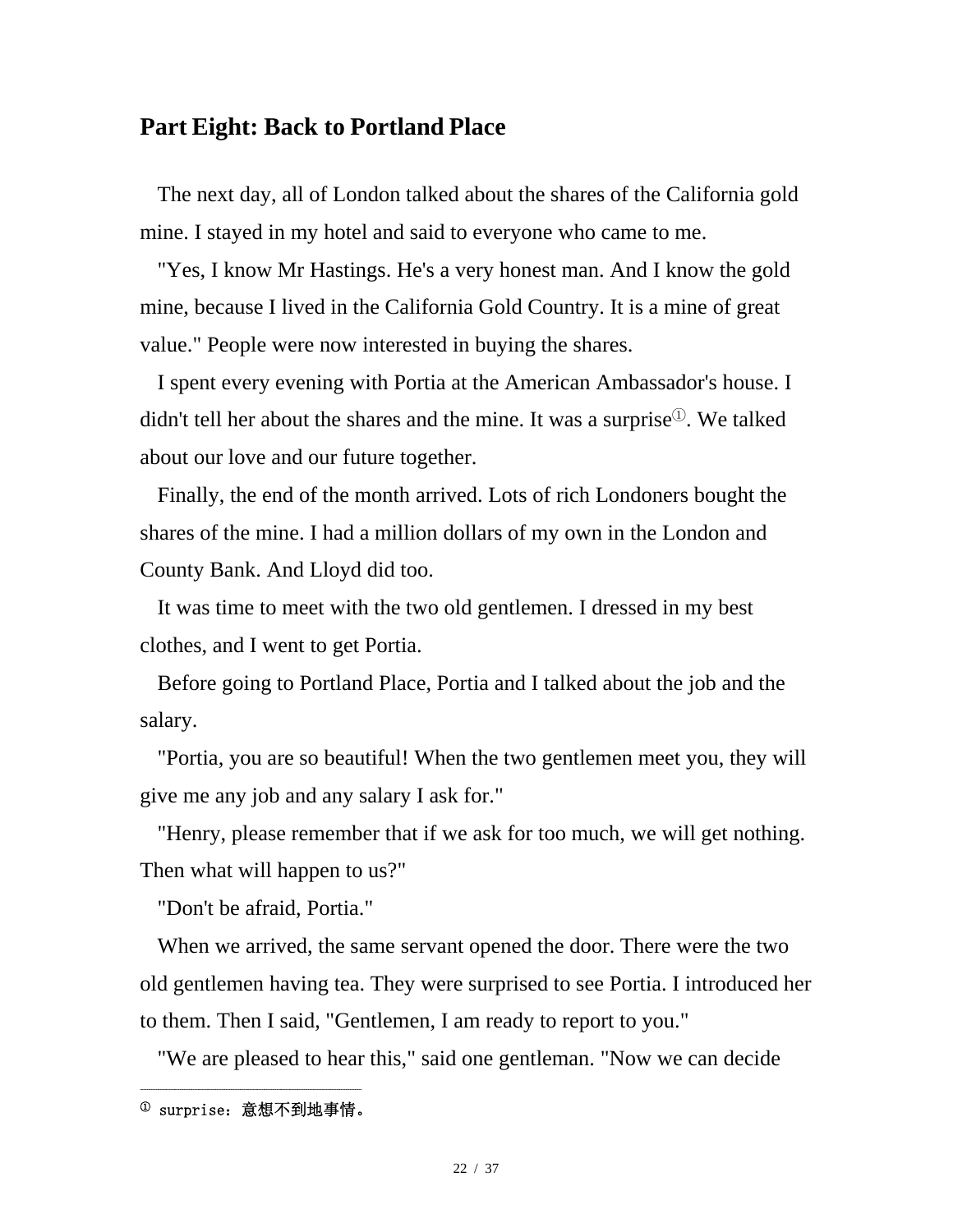the bet that my brother Abel and I made. If you won for me, you can have any job in my power. Do you have the million-pound note?"

"Here it is, sir," and I gave it to him.

"I won!" he shouted. "Now what do you say, Abel?"

"I say he survived, and I lost twenty thousand pounds. I can't believe it!"

"I have more to tell you," I said. "But, it's a long story. I'll tell you another time. For now, look at this."

"What! A Certificate<sup> $\odot$ </sup> of Deposit<sup> $\odot$ </sup> for £200,000. Is it yours?"

"It's mine. I earned it by using the banknote you lent me for a month." "This is astonishing<sup>3</sup>! I can't believe it."

Portia looked at me with surprise and said, "Henry, is that really your money? You didn't tell me the truth."

"No, I didn't. But, I know you'll forgive  $\Phi$  me."

"Don't be so sure! You told me a lie, Henry."

"Dearest Portia, it was only for fun. Come, let's go now."

"But, wait, wait!" my gentleman said. "I want to give you the job and the salary you choose."

"Thank you, thank you with all my heart. But I don't want the job."

"Henry, you didn't thank the good gentleman in the right way. Can I do it for you?" Portia said.

"Of course you can, my dear."

Portia walked to my gentleman, sat on his  $lap^{\circledR}$  and kissed him on the mouth.

 $^{\textcircled{\tiny{\text{0}}}}$  certificate: 证书。

<sup>②</sup> deposit:存款。

<sup>&</sup>lt;sup>3</sup> astonishing: 惊人地。

<sup>&</sup>lt;sup>4</sup> forgive: 原谅。

 $^{\circledR}$  lap: 膝。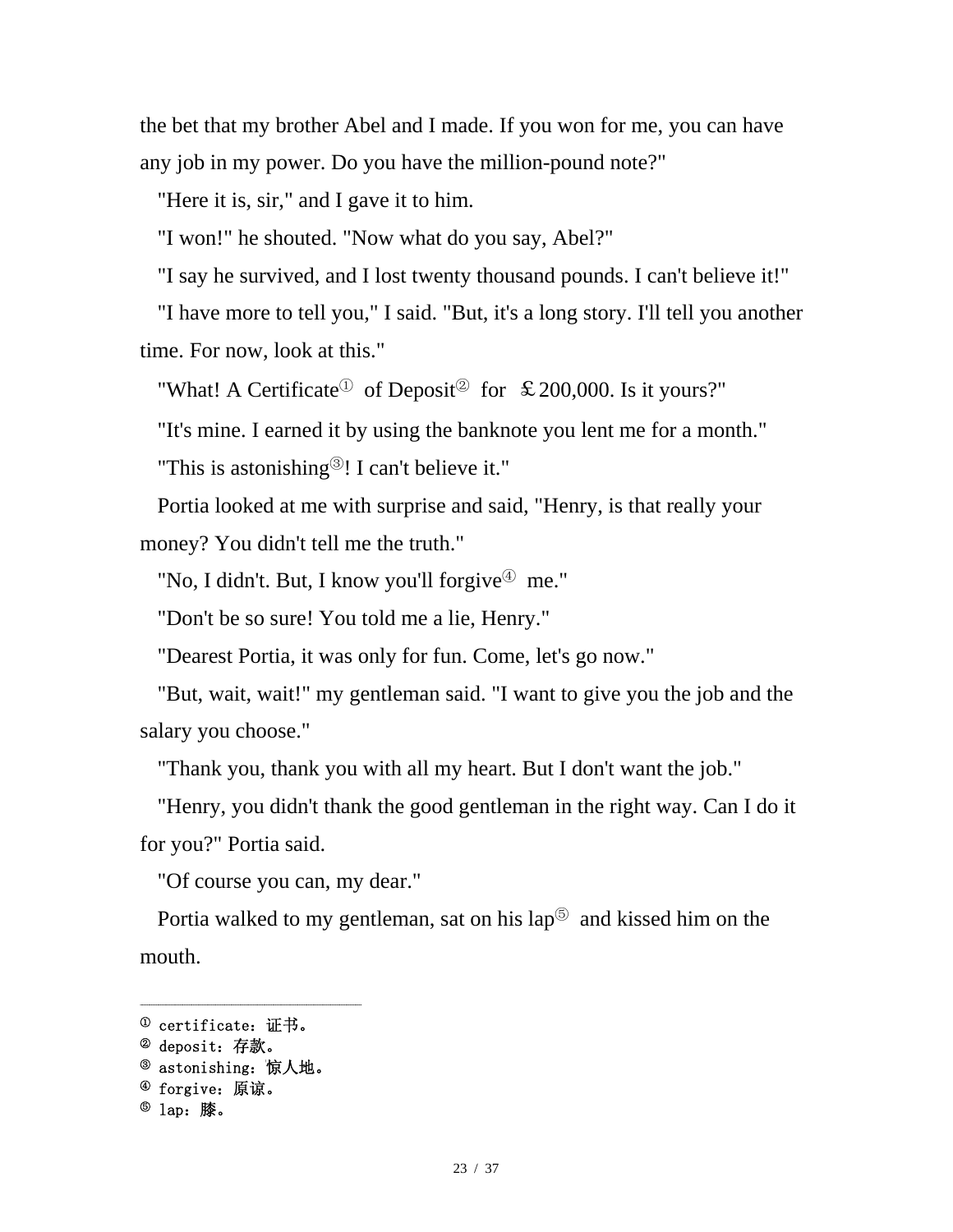Then the two old gentlemen shouted and laughed. I was amazed<sup>①</sup>. What was happening?

"Papa," said Portia, "Henry doesn't want your job. I feel very hurt."

"Darling, is that your father?" I asked.

"Yes, he's my stepfather<sup>2</sup>, a dear man. Now do you understand why I laughed when you told me your story?"

"My dearest sir," I said, "I want to take back<sup> $\circledcirc$ </sup> what I said. There is a job that I want."

"Tell me!"

"I want the job of son-in-law<sup>④</sup>."

"Well, well, well. But you were never a son-in-law before. Do you know how to do this job?"

"Try me, please! Try me for thirty or forty years, and if —"

"Oh, all right. Take her!"

Were Portia and I happy? There aren't enough words in the dictionary to describe our happiness. When the Londoners heard the whole story of my adventures with the banknote, they talked of nothing else.

Portia's father took the banknote back to the Bank of England and cashed<sup>⑤</sup> it. Then he gave us the cancelled banknote<sup> $\textcircled{\tiny{0}}$ </sup> as a wedding present. We put it in a picture frame $\sigma$  and hung it on the wall in our new home.

And so I always say, "Yes, it's a million-pound banknote, but it only

 $^{\text{\textregistered}}$  amazed: 吃惊地。

<sup>&</sup>lt;sup>2</sup> stepfather: 继父。

<sup>③</sup> take back:收回。

<sup>④</sup> son-in-law:女婿。

<sup>&</sup>lt;sup>5</sup> cashed: 兑换成现金。

<sup>⑥</sup> the cancelled banknote:作废的钞票。

 $<sup>①</sup>$  picture frame: 相框。</sup>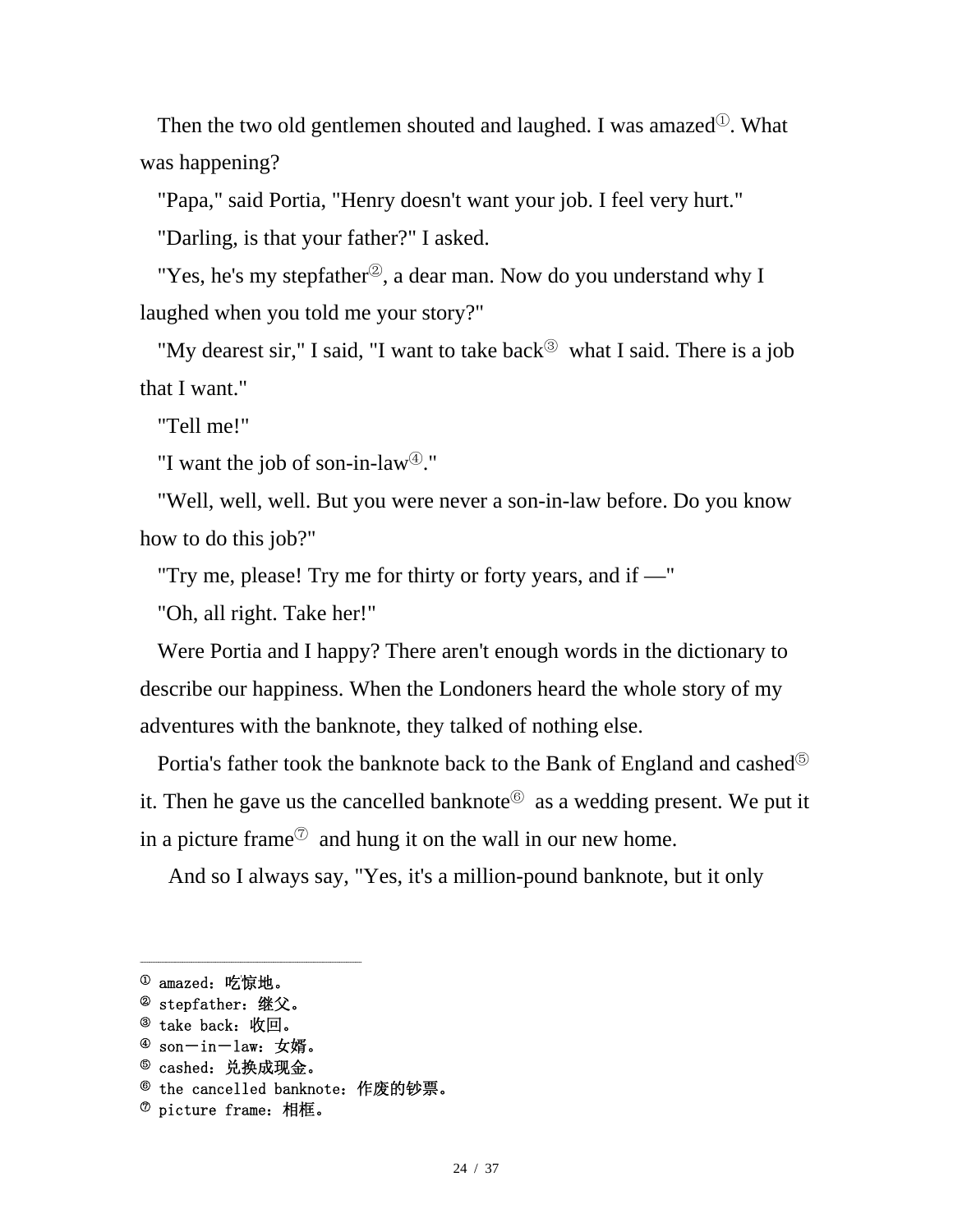bought one thing in its life: the most valuable<sup>①</sup> thing in the world - Portia!"

<sup>①</sup> valuable: 贵重地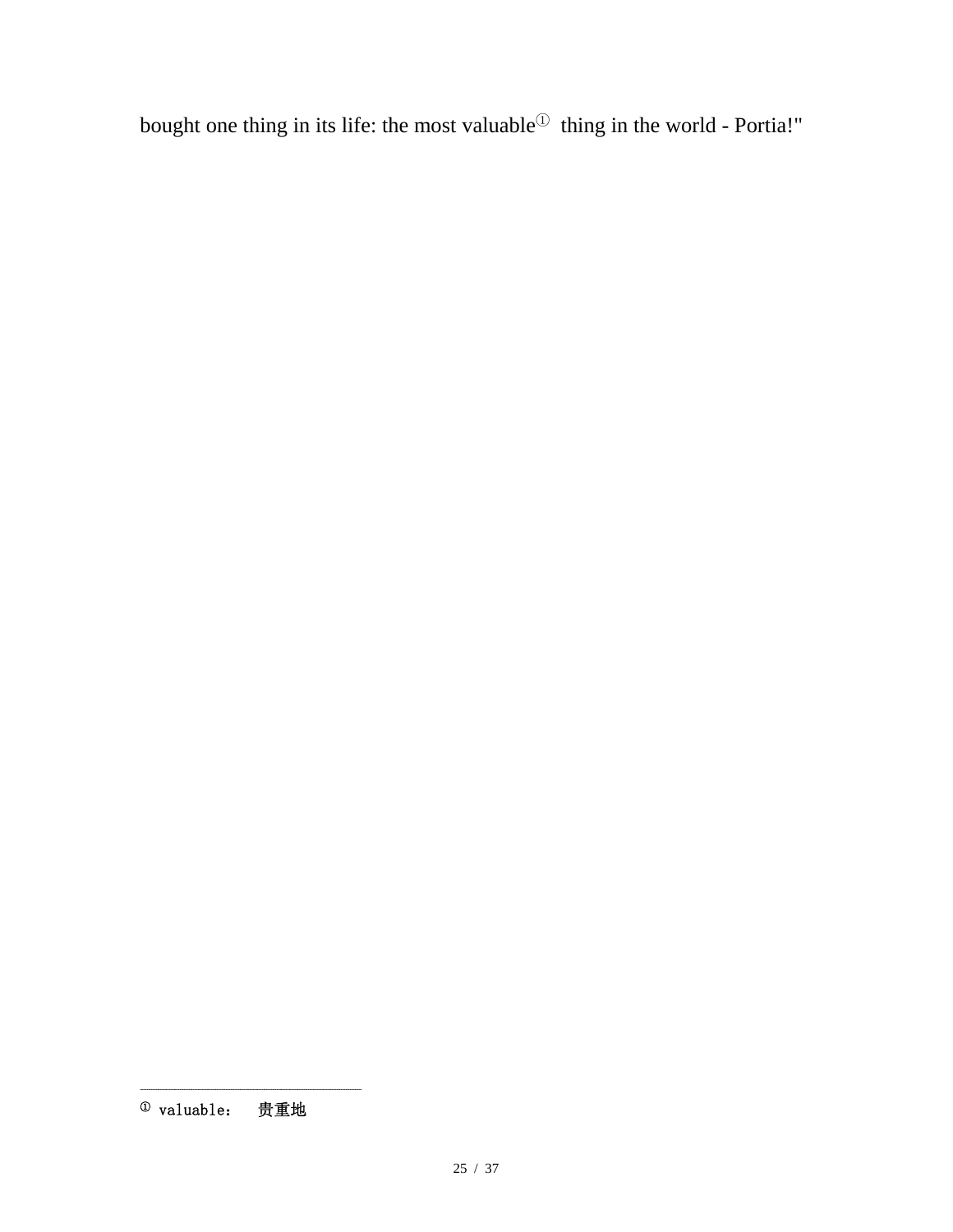#### <span id="page-25-0"></span>**Track 1: San Francisco In The 1850s**

At the beginning of the 1800s, San Francisco, then called Yerba Buena, was a quiet Spanish village. There were a presidio<sup>①</sup>, a Spanish church called Mission Dolores, and some simple homes. There were few ships in the big bay.

With the discovery of gold at Sutter's Fortin 1848, everything changed. San Francisco suddenly grew into a busy city. In only one year, its population went from 1,000 to 30,000. Settlers came from all over the world. They came to open shops, saloons, hotels, restaurants, banks and trading companies<sup>②</sup>.

There was a population explosion in California. The new settlers needed all types of things from the industries on the East Coast. The sea route<sup>③</sup> from New York to San Francisco became an important one. The port of San Francisco was full of sailing ships.

In the 1850s, at the time of this story, San Francisco was the most important city on the Pacific Coast. The important gold mines in the Sierra Nevada Mountains had their offices in San Francisco. And that is where this story begins.

<sup>&</sup>lt;sup>①</sup> presidio: (西班牙)要塞

<sup>②</sup> trading company: 贸易公司

<sup>③</sup> route: 路线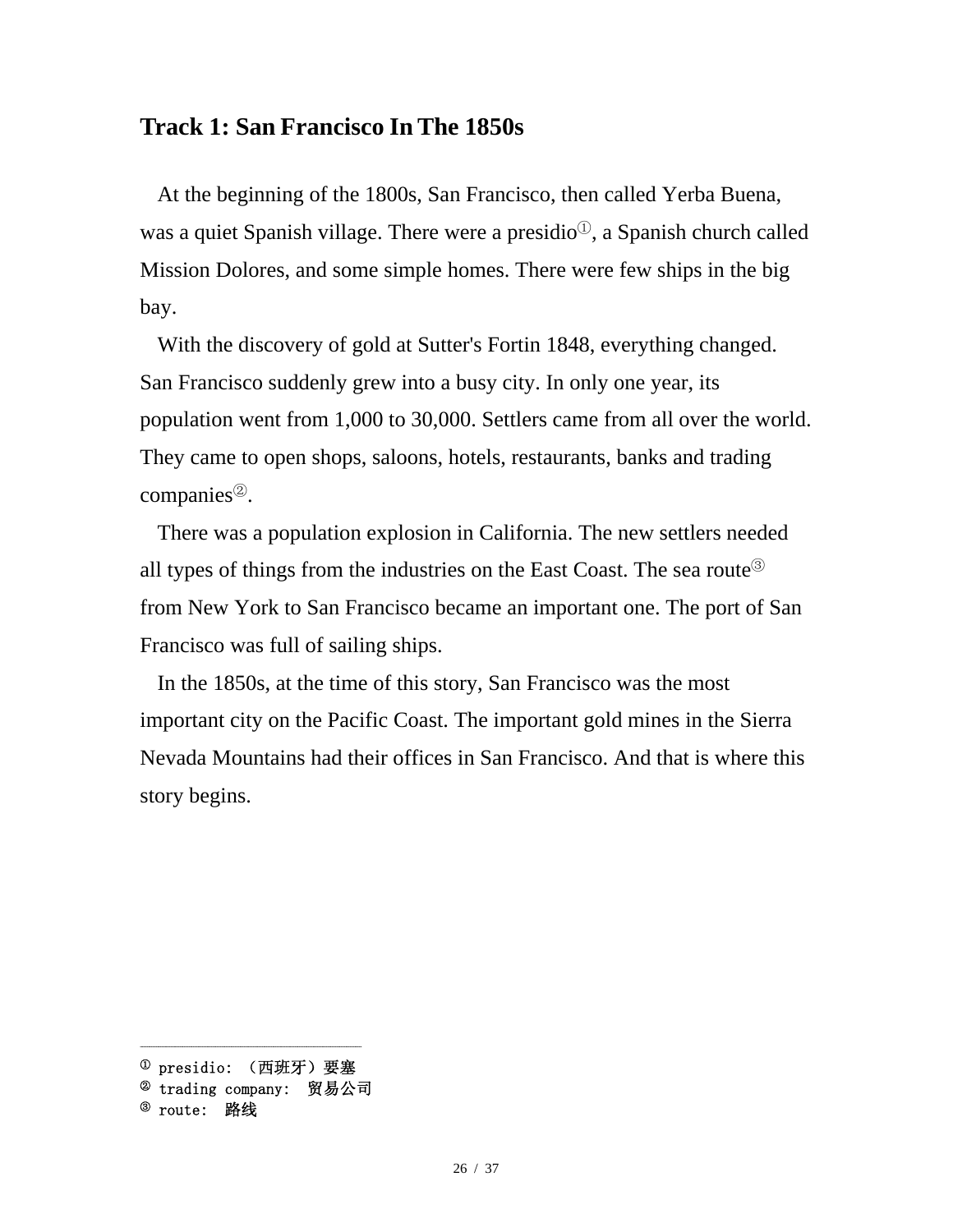#### <span id="page-26-0"></span>**Track 2: Sailing Ships**

The first ships with sails were the Egyptian ships of the year 3000 BC. Egyptian ships had one square<sup> $\odot$ </sup> sail and one mast<sup> $\odot$ </sup>. They sailed up and down the Nile River.

The Roman ships of the year 200 AD had one square sail, with a topsail<sup>③</sup> above it. In front of the ship there was a foresail<sup>④</sup>. The Roman ships had only one mast.

The Vikings from the north also had ships with one square sail and one mast.

The Egyptians, the Romans and the Vikings all used oars<sup> $(5)$ </sup> to guide their ships.

The first sailing ships with two or more masts came from China. Marco Polo, the Italian merchant and traveler, brought this new idea from China to Italy in 1295.

Between the years 1400 and 1600, sailing ships changed a lot.

By the end of the 1400s, ships with three masts were common in Europe.

After the 1750, European sailing ships had from two to six masts.

Different types of ships had different names: the caravel, the carrack, the galleon, the schooner, the brig, the brigantine. These ships sailed all over the world.

The new clipper sailing ship was very fast and light. It sailed at great speed. In 1854 the clipper ship, Flying Cloud, traveled from New York to San Francisco in only 89 days and 8 hours. This was half the time of other

<sup>①</sup> square: 方形的。

<sup>②</sup> mast: 桅杆。

<sup>③</sup> topsail: 上桅帆。

<sup>④</sup> foresail: 前桅帆。

 $^{\circledR}$  oars: 桨。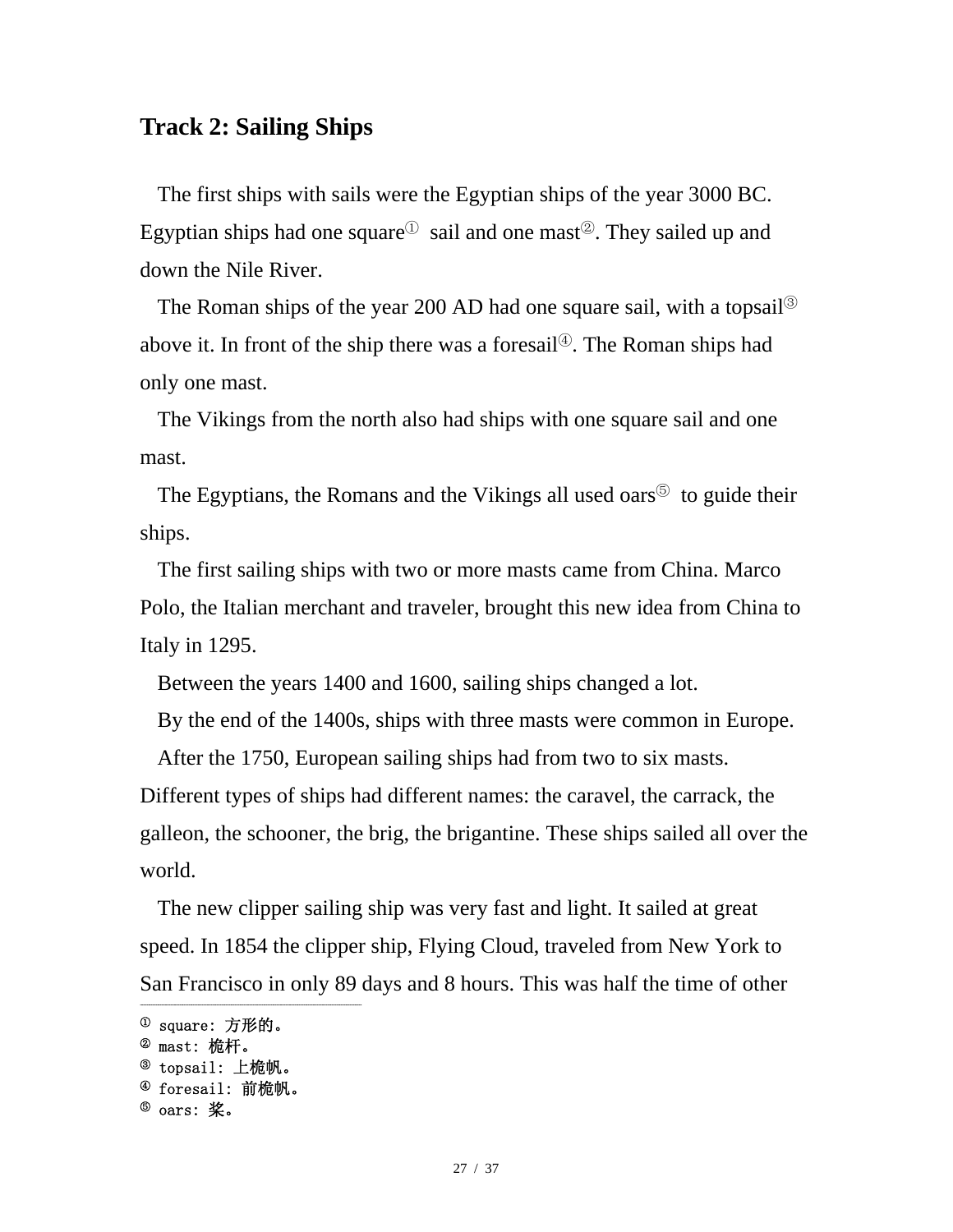ships.

During the California Gold Rush in the 1850s and 1860s, thousands of the people traveled in clippers from New York to San Francisco. From San Francisco, these people went to the California Gold Country to look for gold.

The English brig, that took the narrator<sup>①</sup> of the story to London, had two masts and two large, square sails.

<sup>①</sup> narrator: 讲述者。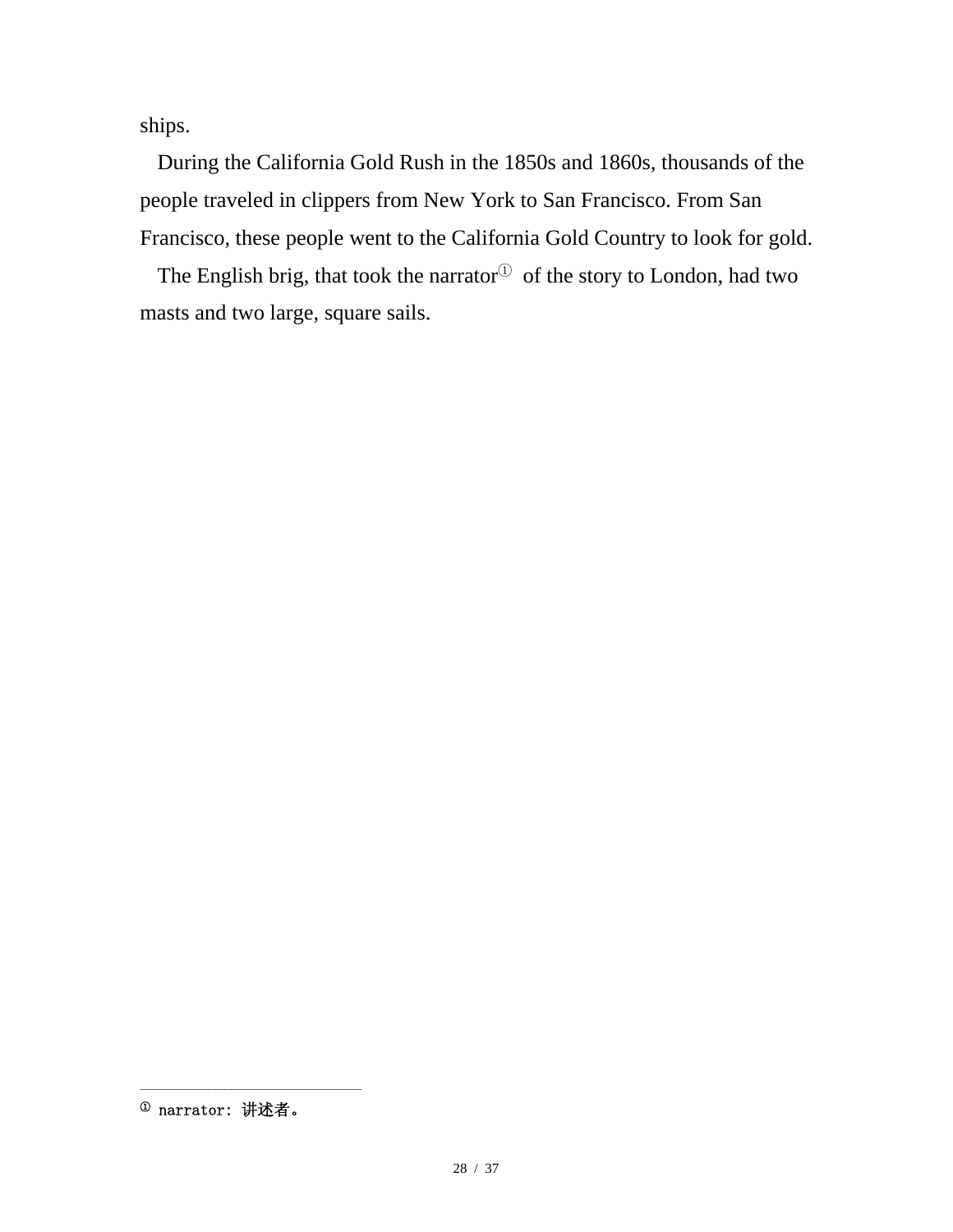#### <span id="page-28-0"></span>**Track 3: Sailing on San Francisco Bay**

Sailing on San Francisco Bay was popular in the 1800s and it still is today. There is always a lot of wind in San Francisco and this is perfect for sailing and windsurfing<sup>①</sup>. The wind usually comes from the West and the North West<sup> $\circled{2}$ </sup>. The west wind is a strong wind, but it is not cold.

When the wind is very strong, it can push small sailboats out of the bay and into the Pacific Ocean.

The waters of San Francisco Bay are cold all year. Their temperature in the summer is between 10º and 13ºC. Sharks often swim in the bay.

There are a lot of exciting regattas $\mathcal{S}$  on the bay. When there is an important regatta, there are hundreds of sailboats with colorful sails.

In San Francisco, the sailing season begins the last Sunday of April, and finishes at the end of October.

Forty kilometers outside San Francisco Bay, in the Pacific Ocean, there are the Farallon Island. Here, there is a marine $\Phi$  sanctuary $\Phi$ ; a protected place where fish, whales, seals and rare birds live.

In winter and in spring, gray whales visit the Farallon Island. In autumn, the huge blue whale swims past these islands.

Outside San Francisco Bay, there is another marine sanctuary called Point Reyes Peninsula. Seals and rare birds live on this beautiful peninsula.

<sup>①</sup> windsurfing:帆板运动。

<sup>&</sup>lt;sup>②</sup> West and the North West: 正西和正西北方向。

<sup>&</sup>lt;sup>3</sup> regatta: 划船运动。

<sup>④</sup> marine: 海的。

<sup>&</sup>lt;sup>5</sup> sanctuary: 鸟兽保护区。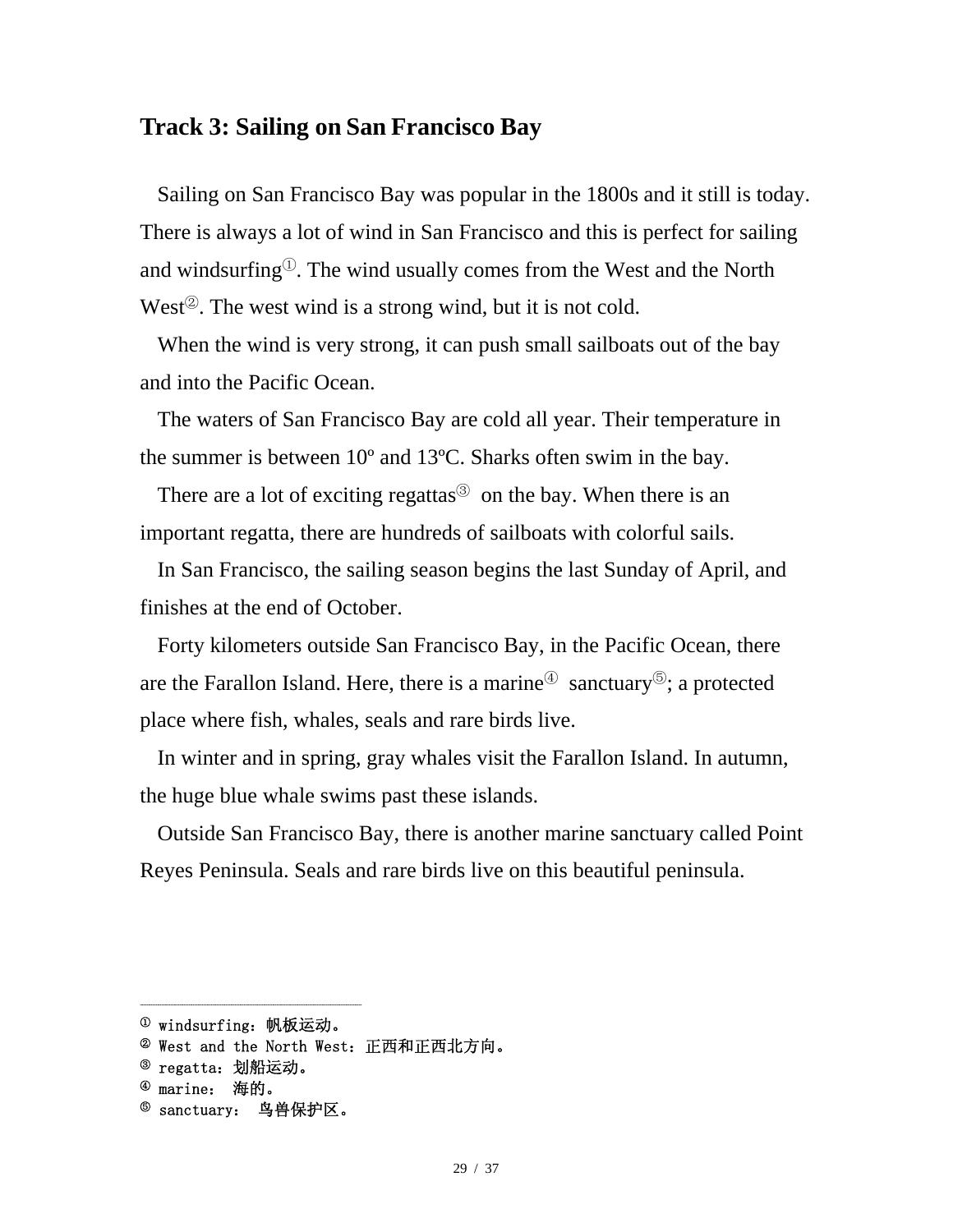## <span id="page-29-0"></span>**Track 4: The English and Betting**

Betting on things that will happen is common in Great Britain. The British love betting. They bet on horse races, dog races, football matches, cricket<sup>①</sup> matches, hockey<sup> $\circledcirc$ </sup> matches, polo<sup> $\circledcirc$ </sup> matches and other sports. They also play the lottery<sup>④</sup>.

A lot of betting is very informal. It takes place at the pub. The sum of money that is bet can be small, or very large, depending on the bet.

The famous novel by Jules Verne, *Around the World in Eighty Days*, is the story of an English gentleman who made a big bet. He bet that he could go around the world in eighty days, and then returns to his club in London, at a specific time and day.

There are other forms of betting called gambling, where you play cards or other games for money.

In the United States, an entire city was built for people who like gambling. It's called Las Vegas. The city of Las Vegas, in the state of Nevada, has thousands of places where people can gamble small sums and big ones.

 $^{\text{\textregistered}}$  cricket: 板球运动。

<sup>②</sup> hockey:曲棍球。

<sup>③</sup> polo:马球。

<sup>④</sup> lottery:彩票。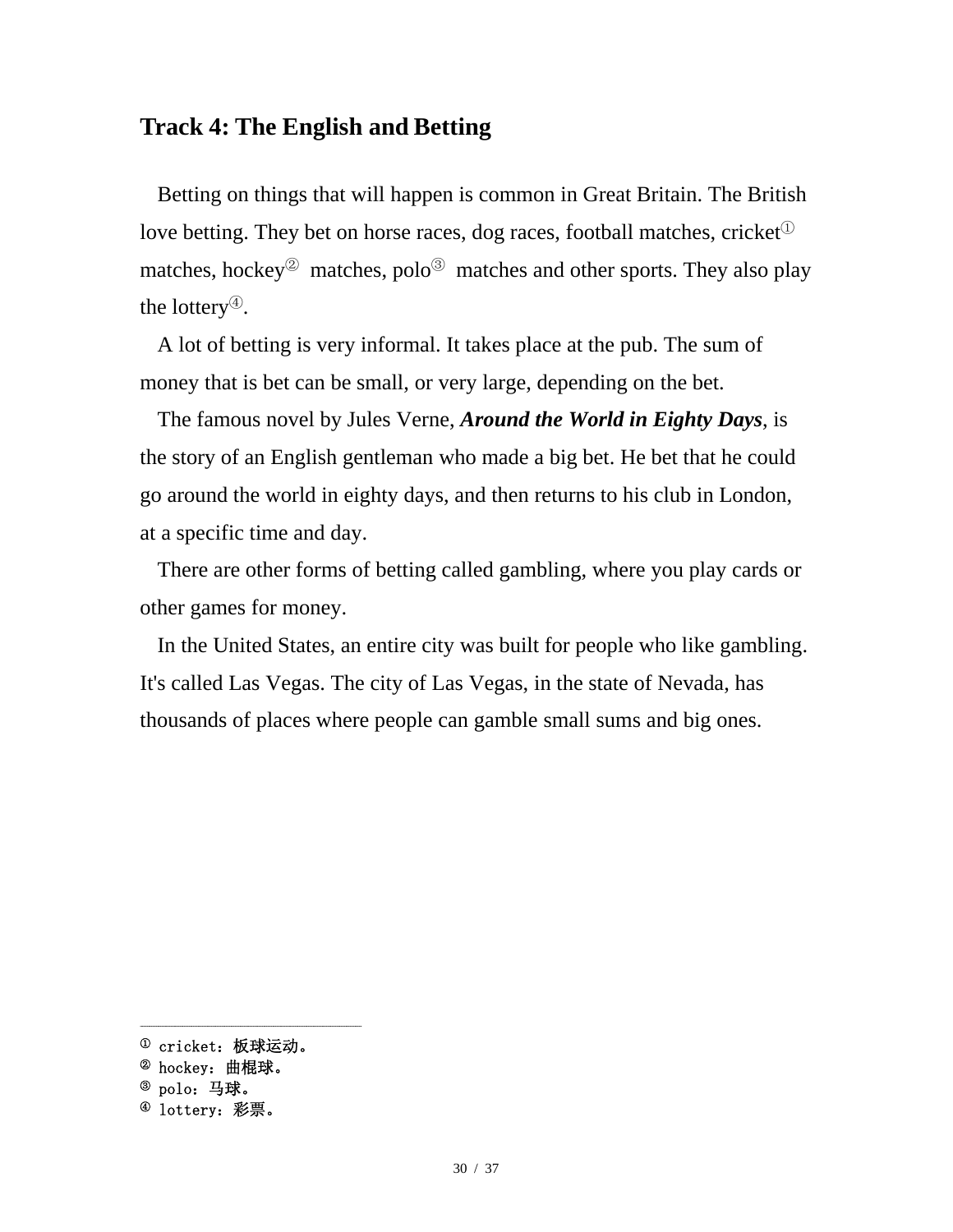#### <span id="page-30-0"></span>**Track 5: Londinium**

The Romans founded London almost 2000 years ago on the River Thames. They named it Londinium, and it was part of the province called Britannia. The Romans always founded their colonies near a river. The Roman historian Tacitus wrote that Londinium was a busy center for trade<sup>①</sup> and traders. The geographic<sup> $\circledcirc$ </sup> position of Londinium, on the river and near the sea, was perfect for trade.

London was almost destroyed by the plague<sup>3</sup> in 1665 and by fire in 1666. In the 19th century, people began moving from the center to the outer parts<sup>④</sup>.

Old Londinium is now the part of London called the City, a small area on the north bank of the River Thames. The City is the principal<sup>⑤</sup> banking and commercial center of Europe. There are more than 500 foreign banks and hundreds of financial companies in this area.

In the City there is still a part of an old Roman wall, and the remains<sup> $@$ </sup> of medieval London. The City has its own cathedral, St Paul's, and this own arts center, the Barbican. There is also an excellent museum, the Museum of London. This museum presents London's history from Roman times.

<sup>①</sup> trade:贸易。

<sup>&</sup>lt;sup>2</sup> geographic: 地理的。

<sup>&</sup>lt;sup>3</sup> plague: 瘟疫。

<sup>④</sup> outer parts:外城。

<sup>⑤</sup> principal:主要的。

<sup>&</sup>lt;sup>⑥</sup> remains: 溃迹。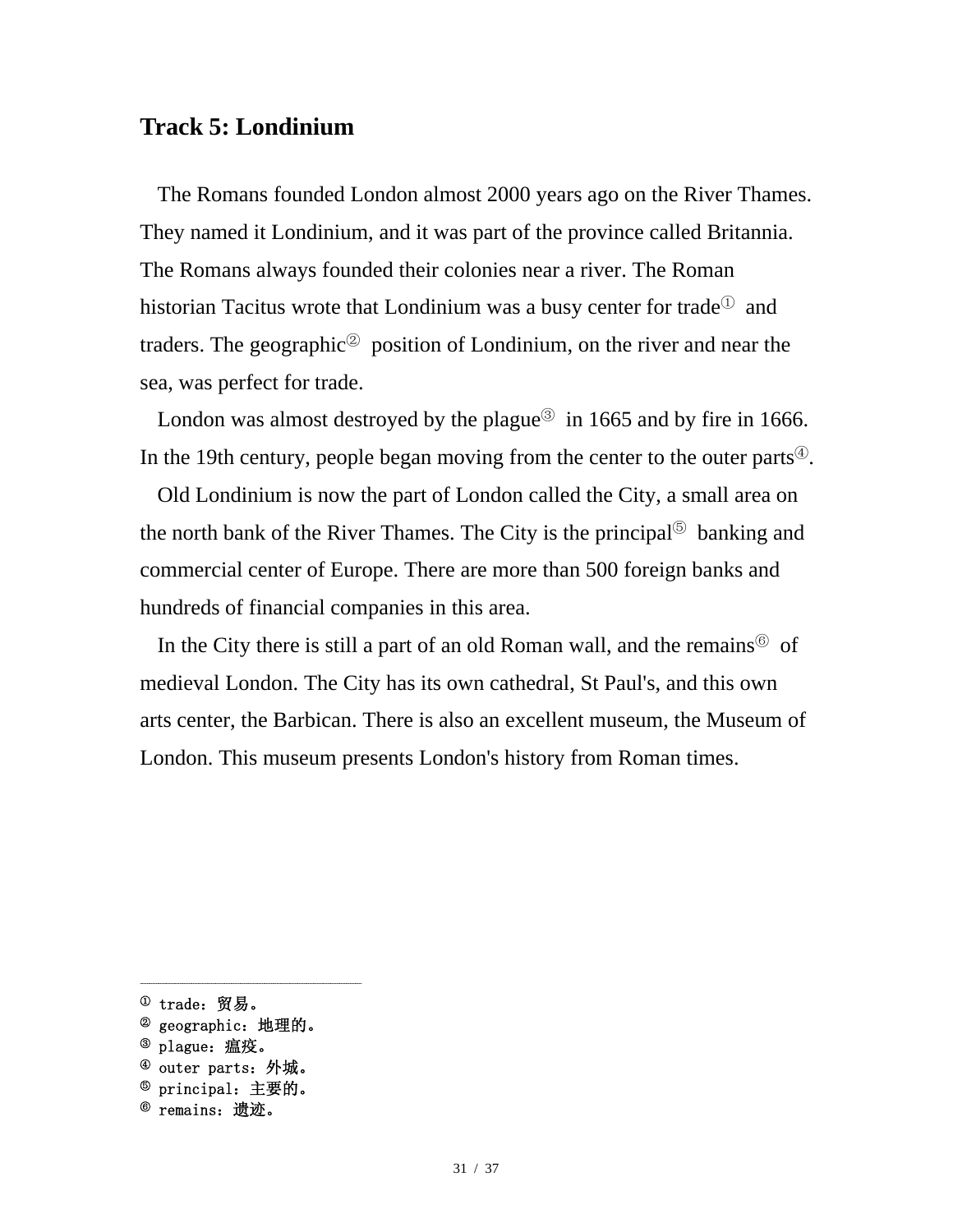# <span id="page-31-0"></span>**Track 6: How Did People Dress In The 1850s?**

Clothes during this period were quite elegant<sup>①</sup>. Men wore top hats, elaborate shirt, vests<sup>②</sup>, jackets and coats. Some wore big cloaks<sup>③</sup>.

Women wore elaborate dresses, with long skirts. They also wore fashionable<sup>40</sup> hats and bonnets<sup>5</sup>, and mantles<sup>69</sup>.

Women of the 1850's always wore gloves and carried a small umbrella, called parasol. This parasol protected them from the sun.

<sup>①</sup> elaborate:精心制作的。

<sup>②</sup> vest:背心。

<sup>③</sup> cloak:斗篷。

<sup>④</sup> fashionable:时髦的。

<sup>⑤</sup> bonnet:无边女帽。

<sup>&</sup>lt;sup>6</sup> mantle: 短披风。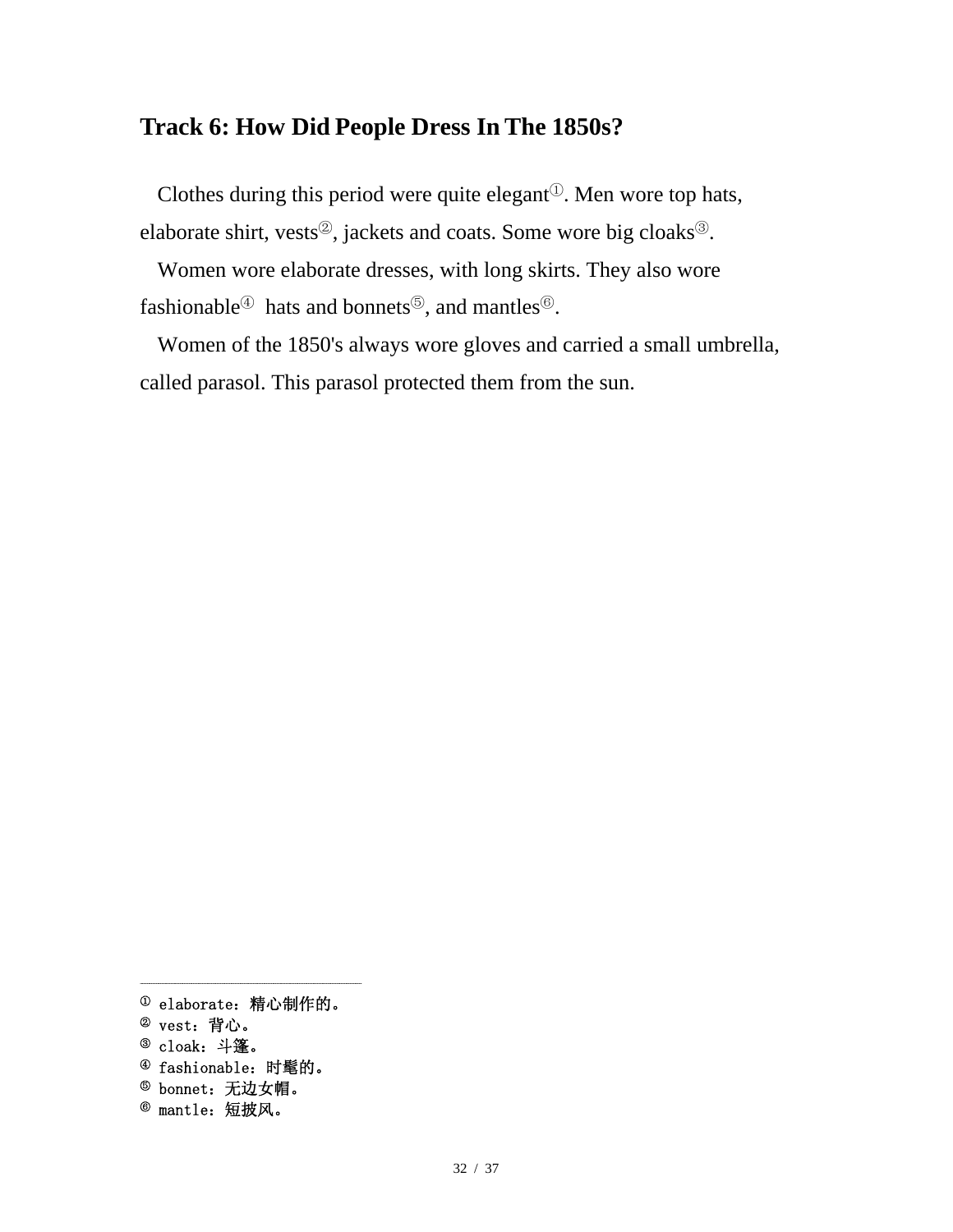## <span id="page-32-0"></span>**Track 7: Money and its origins**

Long ago there was no money. Banknotes and coins didn't exist. People used all kinds of things as money: food, salt, shells<sup>①</sup>, jewelry, precious metals, cloth, animals. They traded these things for something else. This kind of trading is called barter<sup>2</sup>. Some primitive<sup>3</sup> people still use the barter system. One of the greatest barters in history is the following: In 1626, Peter Minuit, of the Dutch West India Company, bought Manhattan Island (New York) from the Indians. He paid for it with beads and trinkets<sup> $\textcircled{4}$ </sup> worth 24 dollars!

As time went on, people began to use coins made of gold, silver, copper<sup>⑤</sup> and other metals. Each country had its own coins of different sizes and shapes.

Until the 1920s banknotes were backed<sup> $\textcircled{\tiny{6}}$ </sup> by gold. This was called the "gold standard $\mathbb{O}$ ". It meant that when a person went to the bank and presented a banknote, the bank gave person the same amount in gold. This is why the words "promise to pay" appeared on banknotes.

Today, coins and banknotes are made in a place called a mint. Banknotes are made with very special paper. This makes it extremely difficult for counterfeiters, people who print their own money, to copy the banknotes. It is against<sup> $\circledcirc$ </sup> the law, in all countries, to counterfeit money<sup> $\circledcirc$ </sup>.

- <sup>4</sup> beads and trinkets: 小饰品。
- $^{\circledR}$  copper: 铜。
- <sup>⑥</sup> backed:(此处指)被保障的。
- $^\circledR$  standard: 标准。
- <sup>⑧</sup> against:违反。
- <sup>⑨</sup> counterfeit money:伪钞。

 $^{\text{\textregistered}}$  shells: 贝壳。 <sup>2</sup> barter: 以货换货。

<sup>③</sup> primitive:原始的。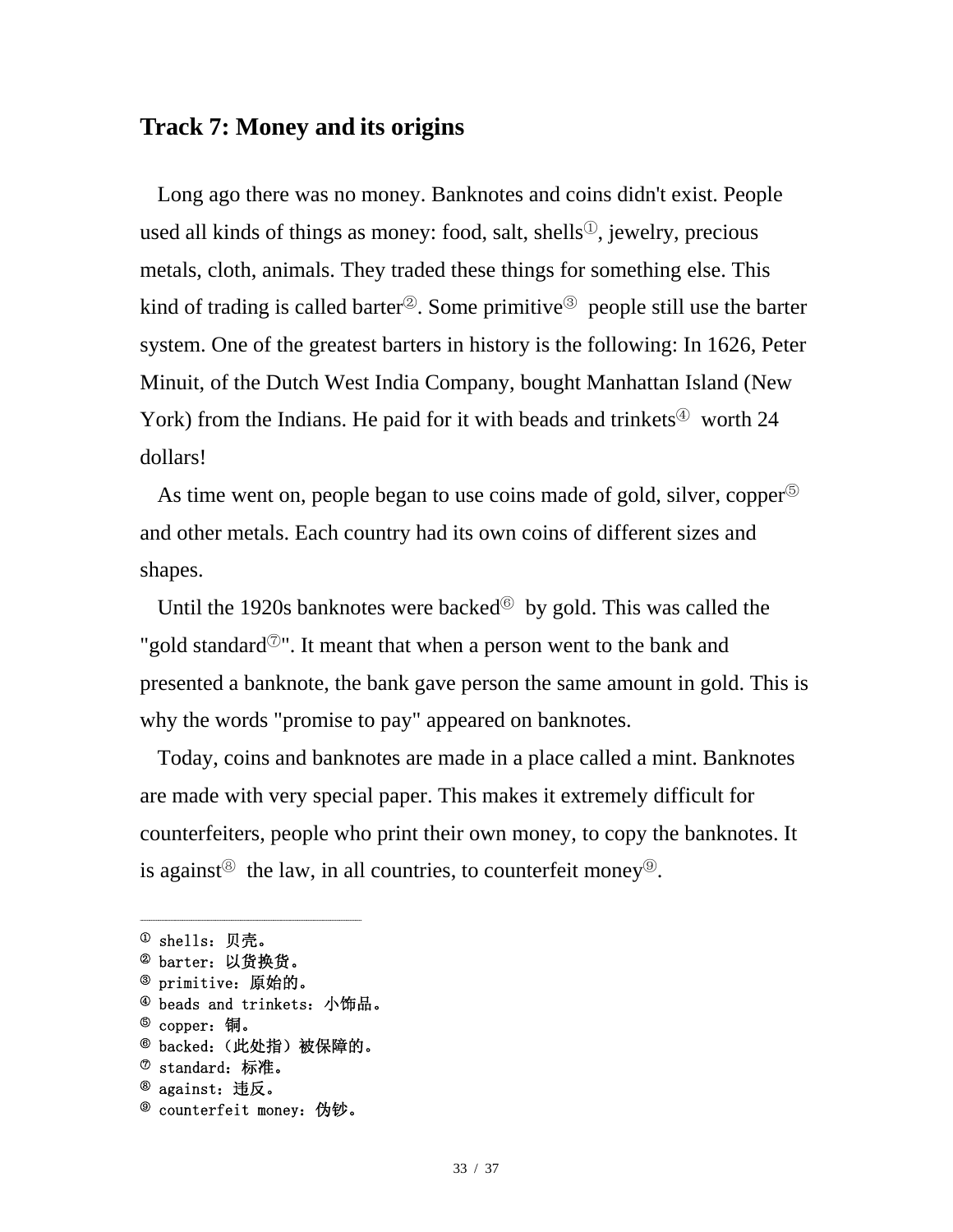Each country has its own currency with its own name. When you go to a foreign country, you must change the currency of that country you are visiting.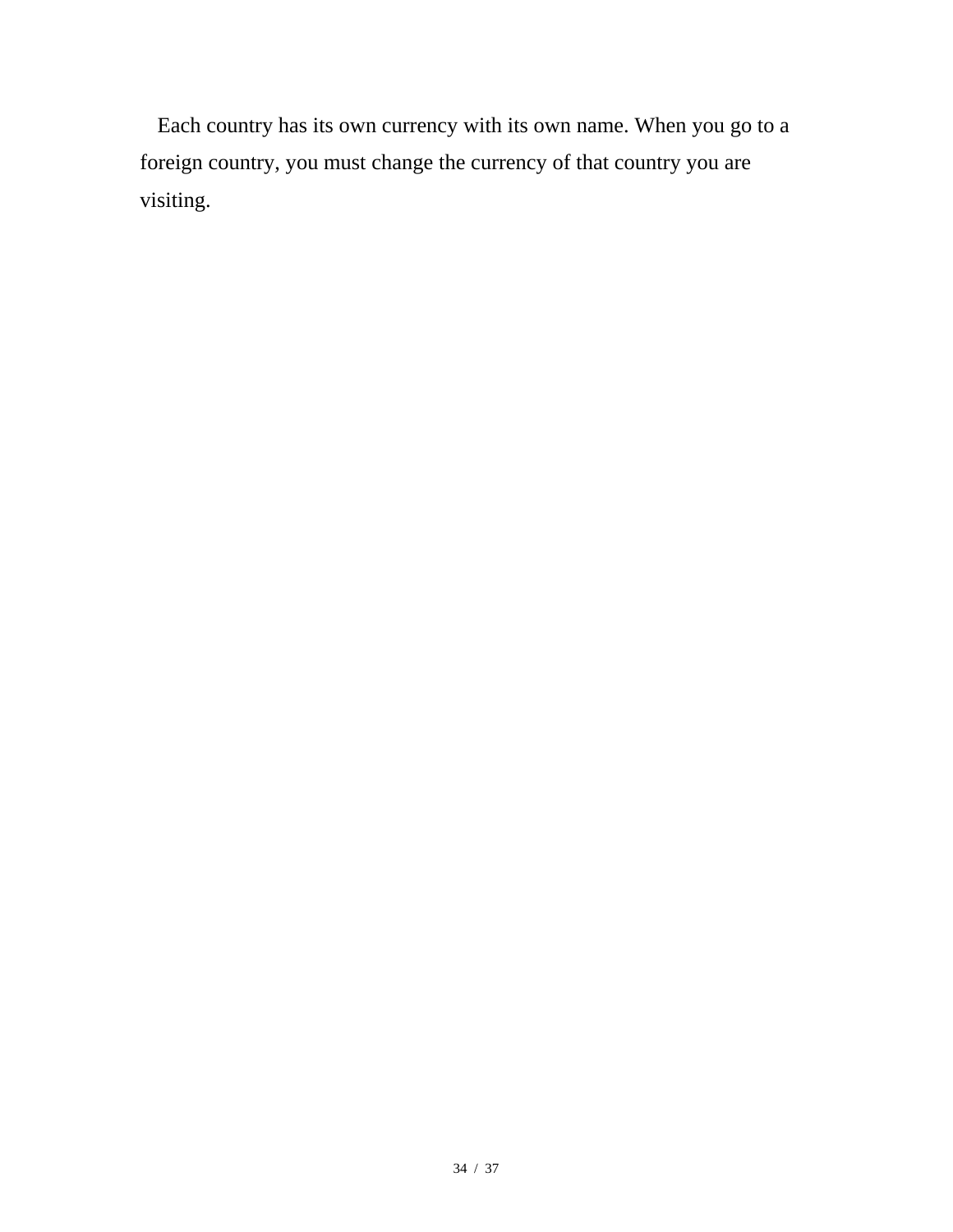#### <span id="page-34-0"></span>**Track 8: London Today**

London today covers 100 square miles, with a population of about 7,000,000 people. It is one of Europe's most interesting capitals.

The nation's government is the Parliament, at Westminster. In the clock tower near the House of Commons, is London's famous time-keeper<sup>①</sup>, Big Ben.

Magnificent<sup> $\circled{2}$ </sup> Westminster Abbey is nearby. It was built in the 11<sup>th</sup> century by King Edward the Confessor<sup>③</sup>. Many of England's kings and queens were crowned here.

Buckingham Palace is the Queen's impressive<sup>①</sup> London home. In front of the Palace, visitors can enjoy the ceremony of the Changing of the Guard. It takes place at 11:30 am daily in the summer, and on alternate days in the winter.

Trafalgar Square, with Nelson's Column, is a busy place. The National Gallery<sup> $\odot$ </sup> is at Trafalgar Square. It has one of the best collections of European paintings from the  $13<sup>th</sup>$  century to the 1900s. Going east along the River Thames, there is the famous Tower of London and the 19<sup>th</sup> century Tower Bridge. The White Tower is the oldest part of the Tower of London. It was built by William the Conqueror in 1078. The Crown Jewels are kept in the Jewel House.

There are several beautiful parks to visit in London: Hyde Park, Kensington Gardens, St James's Park, Battersea Park and Regent's Park with its zoo.

<sup>&</sup>lt;sup>①</sup> time-keeper: (此处指) 钟。

<sup>②</sup> magnificent:壮丽的。

<sup>③</sup> confessor:听忏悔的神父。

<sup>4</sup> impressive: 给人深刻印象的。

<sup>&</sup>lt;sup>5</sup> gallery: 画廊, 美术馆。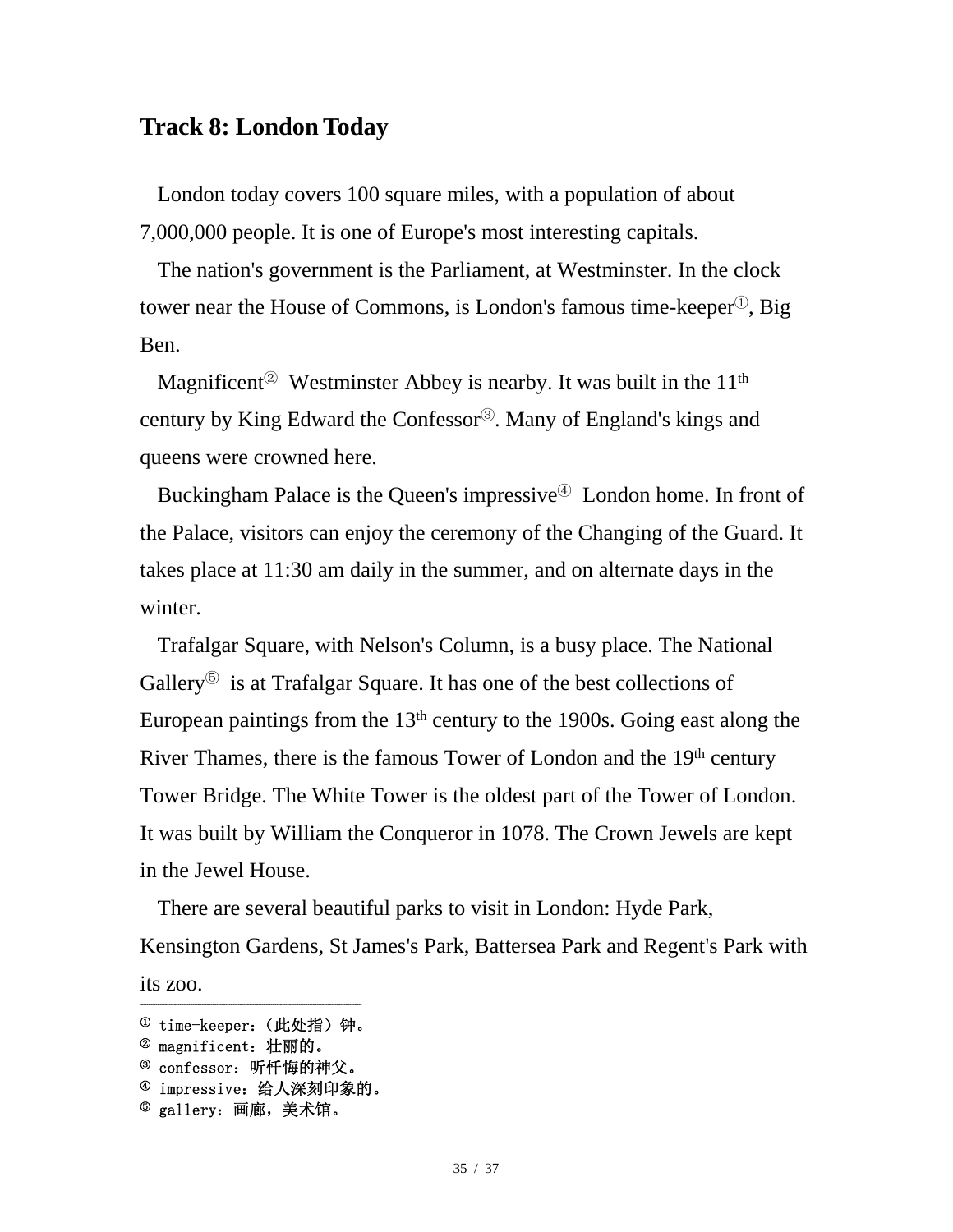The area from Kensington Gardens to Cromwell Road is "museumland". The Science Museum, Natural History Museum, Geological Museum, and Victoria and Albert Museum are in South Kensington. The British Museum, one of the greatest museums of the world, is in the district of Bloomsbury.

London is a wonderful place to shop. The variety  $\mathbb{D}$  of things to buy is huge. In the West End, London's most fashionable shopping streets are Oxford Street, Regent Street and Bond Street. There are a lot of fine shops and department stores in the area of Piccadilly Circus.

Kensington High Street and King's Road are good shopping areas for young fashions<sup>②</sup>.

Knightsbridge is the home of Harrods, London's most famous department store.

Covent Garden is neat Charing Cross. It was once a fruit and vegetable market. Now it is a covered shopping area, with elegant restaurants, bars, shops and street entertainers<sup>3</sup>.

London has an excellent underground public transportation system, called the tube. It takes people to all parts of London rapidly.

 $^{\textcircled{\tiny{\text{0}}}}$  variety: 品种。

<sup>&</sup>lt;sup>2</sup> fashion: 时尚。

<sup>③</sup> entertainers:演者。